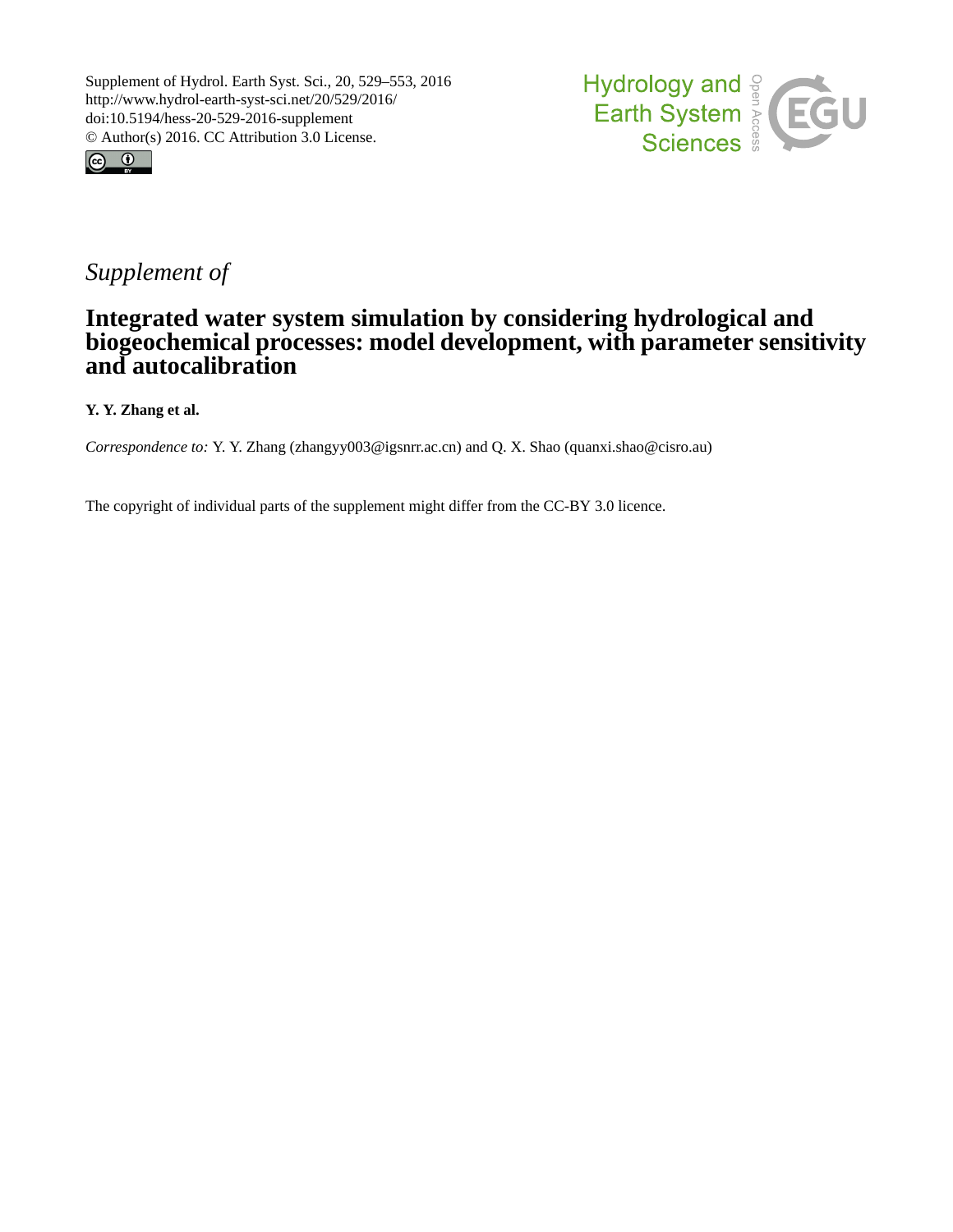#### 1 **Supplementary material**

## 2 **1. Soil P cycle simulation (Neitsch** *et al.***, 2011)**

- 3 *Mineralization*: The mineralized P is added to the solution P pool, and the amounts of
- 4 active and stable organic P pools (*orgPact* and *orgPsta*, kg/ha) are calculated by

$$
\begin{aligned}\n &\quad \int \text{org} P_{act} = \text{org} P_{hum} \cdot \text{org} N_{act} / (\text{org} N_{act} + \text{org} N_{sta}) \\
 &\quad \int \text{org} P_{sta} = \text{org} P_{hum} \cdot \text{org} N_{sta} / (\text{org} N_{act} + \text{org} N_{sta})\n \end{aligned}\n \tag{S1}
$$

- 6 where *orgPhum* is the humic organic P amount (kg/ha); *orgNact* and *orgNsta* are the
- 7 amounts of N in the active organic pool and stable organic pool (kg/ha), respectively,
- 8 which are simulated by DNDC.
- 9 The mineralization rate of the humus active organic P pool (*RHP*) is calculated by

10  
\n
$$
\begin{cases}\nRHP = 1.4 \cdot \beta_{\min} \cdot (\gamma_{tmp} \cdot \gamma_{SW})^{1/2} \\
\gamma_{tmp} = 0.9 \cdot T_{soil} / [T_{soil} + \exp(9.93 - 0.312 \cdot T_{soil})] \\
\gamma_{SW} = SW/W_{sat}\n\end{cases}
$$
\n(S2)

- 11 where *βmin* is the mineralization rate of the humus active organic P; <sup>γ</sup>*tmp* and *γSW* are
- 12 the reduction factors of soil temperature and moisture, respectively.
- 13 The mineralization rate of the residue fresh organic P pool (*RRP*) is calculated by

$$
14 \qquad RRP = 0.8 \cdot \delta_p = 0.8 \cdot \beta_{rsd} \cdot (\gamma_{\text{tmp}} \cdot \gamma_{\text{SW}})^{1/2} \tag{S3}
$$

- 15 where  $\delta_P$  and  $\beta_{rsd}$  are the decay rate and the mineralization rate of the residue fresh 16 organic P, respectively.
- 17 *Decomposition*: The decomposition rate of the residue fresh organic P pool (*DRP*) is 18 given as

$$
19 \qquad DRP = 0.2 \cdot \delta_p \tag{S4}
$$

*Sorption*: The P movement between the dissolved and active mineral pools ( $P_{dis|act}$ )

21 kg/ha) and between active and stable mineral pools ( $P_{act|sta}$ , kg/ha) are

$$
P_{dis|act} = \begin{cases} P_{dis} - \min P_{act} \cdot pai \ / (1 - pai) & if \quad P_{dis} > \min P_{act} \cdot pai \ / (1 - pai) \\ 0.1 \cdot [P_{dis} - \min P_{act} \cdot pai \ / (1 - pai)] \ if & P_{dis} < \min P_{act} \cdot pai \ / (1 - pai) \end{cases} \tag{S5}
$$

23 and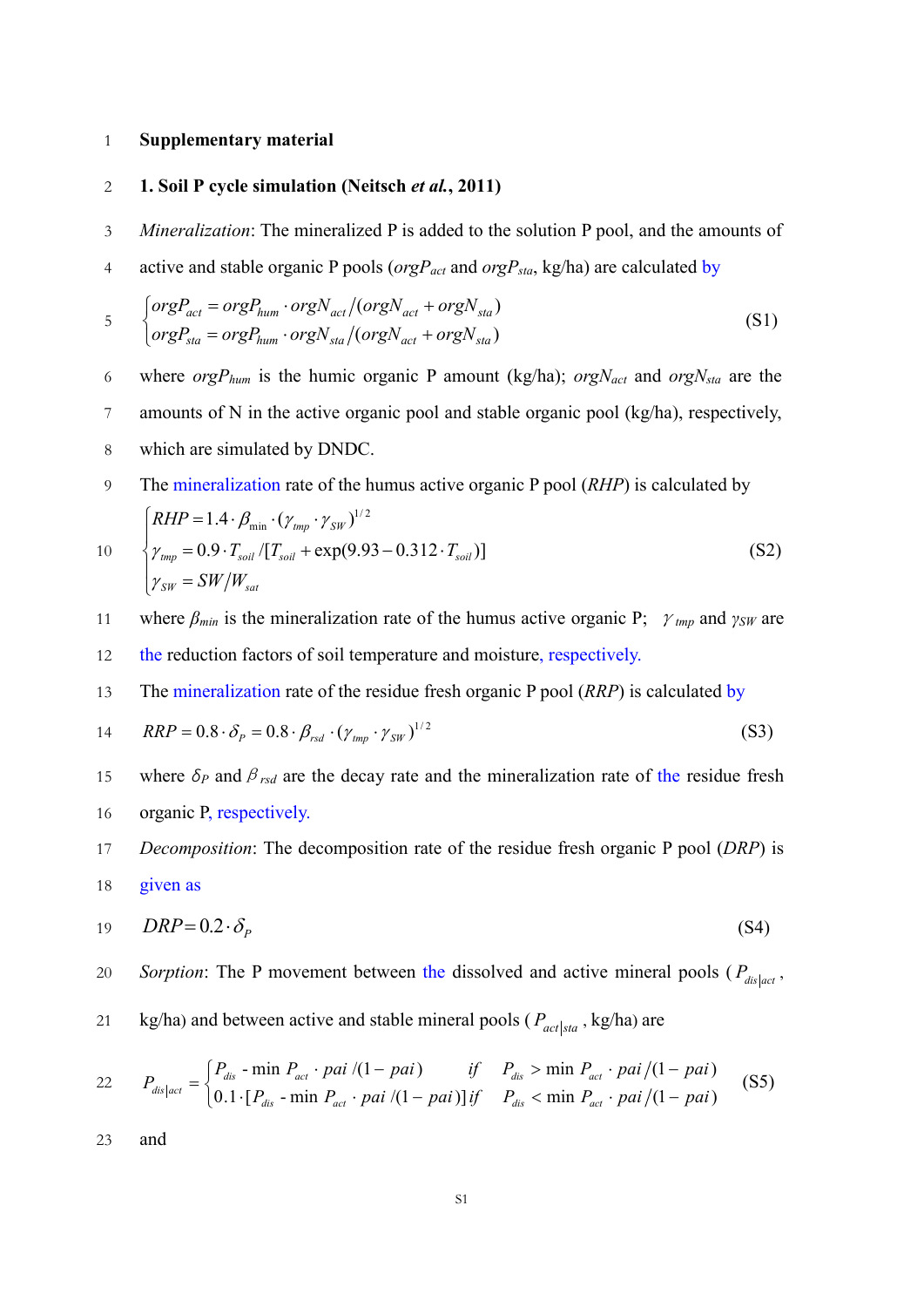$$
1 \qquad P_{act|sta} = \begin{cases} 0.0006 \cdot (4 \cdot \min P_{act} - \min P_{sta}) & \text{if} \quad \min P_{sta} < 4 \cdot \min P_{act} \\ 0.00006 \cdot \beta_{eqP} \cdot (4 \cdot \min P_{act} - \min P_{sta}) & \text{if} \quad \min P_{sta} > 4 \cdot \min P_{act} \end{cases} \tag{S6}
$$

2 respectively. Here *Psol*, *minPact* and *minPsta* are the amounts of dissolved, mineral active 3 and stable P (kg/ha), respectively; and *pai* is the P availability index.

4

## 5 **2. Crop growth module**

## 6 **2.1 Crop yield (Williams** *et al.***, 1989)**

- 7 The crop growth depends on the accumulation of thermal time (Sharpley and Williams,
- 1990). The daily thermal time  $(HU, {}^{\circ}C)$  and the thermal time index for  $j<sup>th</sup>$  crop  $(HUI)$
- 9 are calculated as:

 *j i K i K K mx K mn K b j HUI HU PHU HU T T T* 1 , , 2 , ( ) 10 (S7)

11 where  $T_{mx,K}$  and  $T_{mn,K}$  are the maximum and minimum temperatures (°C) on the  $K^{th}$  day, respectively;  $T_{b,j}$  is the base temperature of the  $j<sup>th</sup>$  crop (°C). Crop growth will stop when *HU<sub>K</sub>* is below 0.0. *PHU<sub>j</sub>* is the required cumulative thermal time for the  $j<sup>th</sup>$  crop from 14 sowing to physical maturity (°C). The range of *HUI* is from 0.0 at sowing to 1.0 at 15 maturity. *i* is the total days of crop growth.

16 The daily potential biomass accumulation (
$$
\Delta B_p
$$
, t/ha/d) is estimated as:

$$
17\quad
$$

$$
\Delta B_{p,i} = 0.001 \cdot BE_i \cdot PAR_i \cdot [1 + \Delta HRLT_i]^3
$$
  
= 0.0005 \cdot BE\_i \cdot RA\_i \cdot [1 - exp(-0.65 \cdot LAI)] \cdot [1 + \Delta HRLT\_i]^3 (S8)

18 where  $BE$  is the crop parameter for converting energy to biomass (kg ha $m^2$ /MJ); *HRLT* 19 andΔ*HRLT* are the length of a day (hr) and its variation (hr/d), respectively; *PAR* is the 20 intercepted photosynthetic active radiation (MJ/m<sup>2</sup>). *RA* is the solar radiation (MJ/m<sup>2</sup>). 21 *LAI* is the leaf area index  $(m^2/m^2)$ , which is a function of heat units, crop stress and 22 crop development stages.

23 From emergence to the start of leaf decline, *LAI* is estimated by the following

24 equation: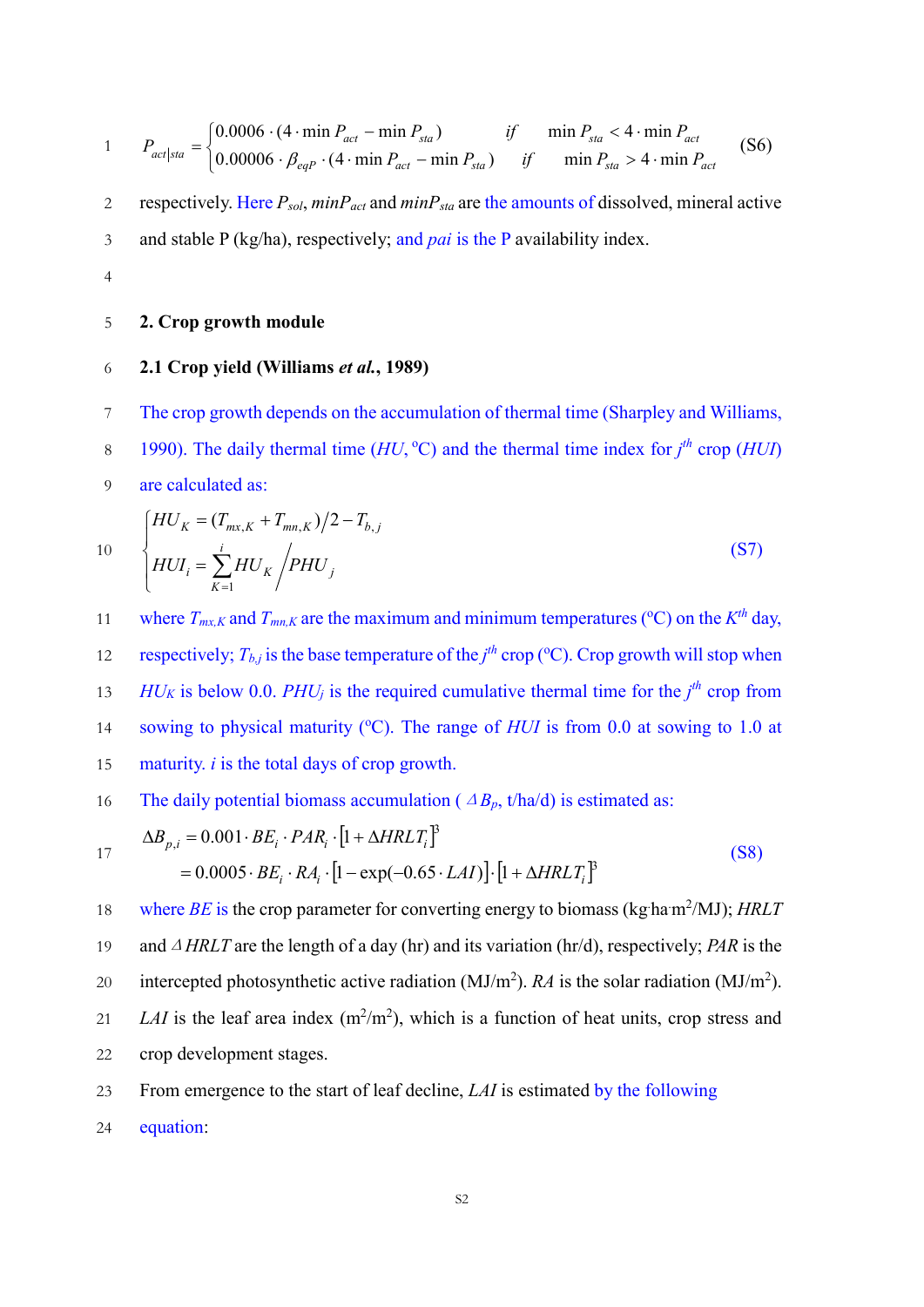$$
LAI_{i} = LAI_{i-1} + \Delta LAI
$$
  
=  $LAI_{i-1} + (\Delta HUF)(LAI_{mx})(1 - \exp(5 \cdot (LAI_{i-1} - LAI_{mx}))) \cdot \sqrt{REG_{i}}$  (S9)

2 From the start of leaf decline to the end of the growing season,

3 
$$
LAI_i = LAI_0 \cdot (1 - HUI_i/1 - HUI_0)^{ad_j}
$$
 (S10)

4 where *HUF* is a thermal time factor; *REG* is the minimum crop stress factor; *ad* is a 5 parameter controlling *LAI* decline rate for crop *j*; *HUI0* is the *HUI* value when *LAI* 6 begins to decline.

7 The biomass accumulation is constrained by the stresses of soil water, temperature, and 8 nutrients (N and P).

$$
9 \Delta B = \Delta B_p \cdot REG = \Delta B_p \cdot \min(WS, TS, SN, SP)
$$
\n
$$
(S11)
$$

10 where *REG* is the crop growth regulating factor.

11 The water stress: 
$$
WS_i = \sum_{l=1}^{M} U_{l,i} / E_{P,i}
$$
 (S12)

12 The temperature stress: 
$$
TS_i = \sin[\pi \cdot (T_{\text{solid},i} - T_{b,j})/2(T_{o,j} - T_{b,j})]
$$
  $0 \le TS_i \le 1$  (S13)

13 The N stress: 
$$
\begin{cases} SN_{S,i} = 2[1 - \sum_{K=1}^{i} UN_K / (c_{NB,i} \cdot B_i)] \\ SN_i = 1 - SN_{S,i} / [SN_{S,i} + \exp(3.39 - 10.93SN_{S,i})] \end{cases}
$$
(S14)

14 The P stress: 
$$
\begin{cases} SP_{S,i} = 2[1 - \sum_{K=1}^{i} UP_K / (c_{NP,i} \cdot B_i)] \\ SP_i = 1 - SP_{S,i} / [SP_{S,i} + \exp(3.39 - 10.93SP_{S,i})] \end{cases}
$$
(S15)

15 where *Tsoil* and *T0* are the average daily soil surface temperature and the optimal 16 temperature ( $\rm{^o}C$ ) for crop *j*, respectively.

17 The crop yield (*YLD*, t/ha) is estimated by using the harvest index, viz.:

$$
YLD_j = HI_j \cdot B_{AG} \tag{S16}
$$

19 where *HI* is the harvest index for cop j;  $B_{AG}$  is the above-ground biomass (t/ha)..

#### 20 **2.2 Water use**

21 The daily potential water use from surface soil to any root depth is calculated by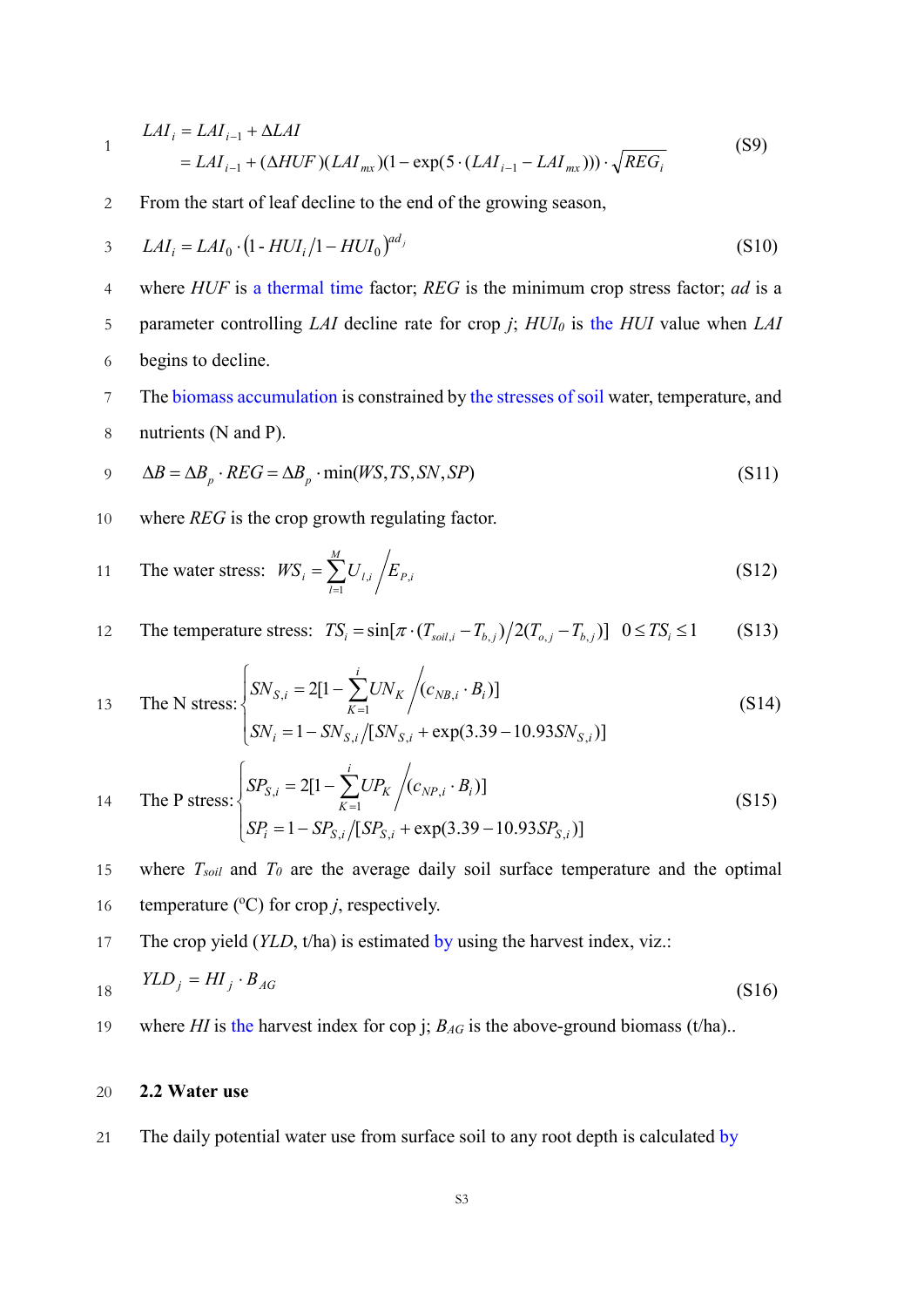$$
1 \qquad U_{p,i} = E_{p,i} \cdot [1 - \exp(-\Lambda \cdot Z/RZ)] / [1 - \exp(-\Lambda)] \tag{S17}
$$

2 The potential water use  $(U_{p,l}$ , mm/day) in layer *l* is calculated by taking the difference 3 between  $U_{p,i}$  values at the layer boundaries, viz.,

4 
$$
U_{p,l} = E_{p,i} \cdot [\exp(-\Lambda \cdot Z_{l-1}/RZ) - \exp(-\Lambda \cdot Z_l/RZ))] / [1 - \exp(-\Lambda)]
$$
 (S18)

- 5 where  $U_{p,i}$  is the total water used to depth *Z* m on day *i* (mm); *RZ* is the root zone depth
- 6 (m);  $\Lambda$  is a water use distribution parameter.
- 7 Restricted by soil moisture, the water use (*Ul,i*, mm/day) in layer *l* on day *i* is calculated
- 8 with the following equations (Jones and Kiniry, 1986).

$$
V_{l,i} = \begin{cases} U_{p,l} \cdot \exp\left[20 \cdot (SW_{l,i} - W_{p,l})/(W_{fc,l} - W_{p,l}) - 1\right] & \text{if } SW_{l,i} < (W_{fc,l} - W_{p,l})/4 + W_{l} \\ U_{p,l} & \text{if } SW_{l,i} \ge (W_{fc,l} - W_{p,l})/4 + W_{p} \end{cases}
$$
(S19)

#### 10 **2.3 Nutrient uptake**

11 The daily crop nutrient (*N* and *P*) demands are the differences between crop nutrient 12 demands and potential nutrient contents.

13 
$$
\begin{cases} UND_i = c_{NB,i} \cdot B_i - \sum_{K=1}^{i} UN_K \\ UPD_i = c_{PB,i} \cdot B_i - \sum_{K=1}^{i} UP_K \end{cases}
$$
 (S20)

- 14 where *UND* and *UNP* are the potential daily *N* and *P* demands, respectively (kg/ha); 15 *UN* and *UP* are the actual uptakes of *N* and *P*, respectively (kg/ha);  $c_{NB}$  and  $c_{NP}$  are the 16 optimal *N* and *P* concentrations of the crop, rescpetively (kg/t); *B* is the daily biomass 17 accumulation (t/ha).
- 18 The actual dissolved N (NO<sub>3</sub>-N and NH<sub>4</sub>-N) mass uptaken by crops is calculated as.

19 
$$
\begin{cases} UN_{l,i} = U_{l,i} \cdot (WN_l / SW_l)_i \\ UNS_i = \sum_{K=1}^{M} UN_{l,i} \end{cases}
$$
 (S21)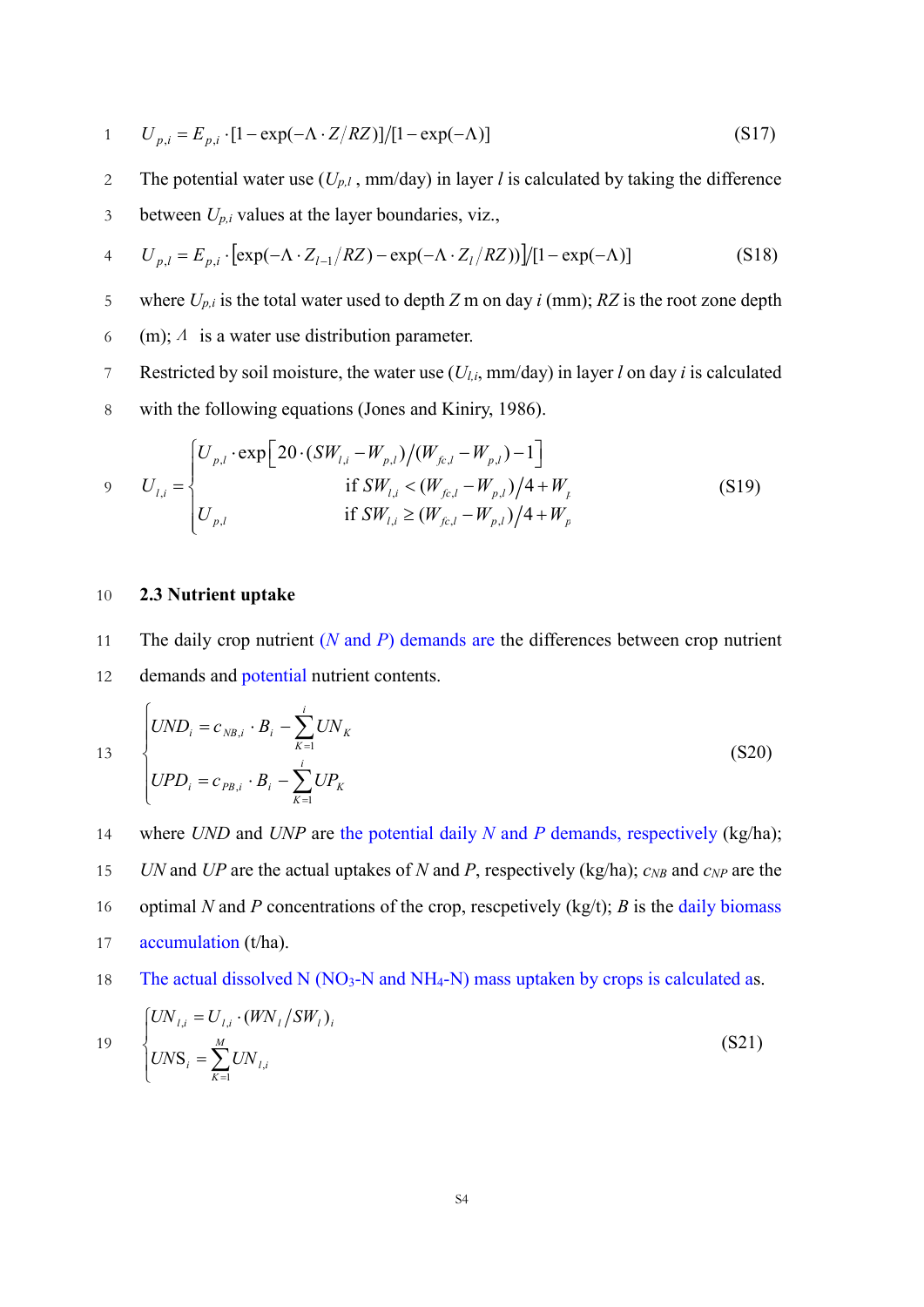where  $UN_{l,i}$  is the actual uptakes of *N* in the layer *l* on day *i. WN* is the NO<sub>3</sub> N or NH<sub>4</sub>-

2 N amount in the soil (kg/ha). The amount of N supplied by soil (*UNS*) is estimated by

- 3 summing *UN* in all layers (kg/ha).
- 4 The soil *P* availability is calculated as

$$
\begin{cases}\nUPS_i = 1.50 \cdot UPD_i \cdot \sum_{l=1}^{M} LF_{u,l} \cdot (RW_l/RWT_i) \\
LF_{u,l} = 0.1 + 0.9 \cdot c_{LP,l} / [c_{LP,l} + 117 \cdot \exp(-0.283 \cdot c_{LP,l})]\n\end{cases} \tag{S22}
$$

6 where *UPS* is the amount of *P* supplied by soil (kg/ha); *RW* and *RWT* are the root 7 weights in layer *l* and in total, respectively (kg/ha);  $LF_u$  is the labile *P* factor for uptake  $6.6$ 

$$
8 \qquad (g/t).
$$

9 A portion of *N* uptake is fixed by legumes, viz.,

$$
10 \t\t \begin{cases} WFX_i = FXR_i \cdot UND_i & WFX \le 6.0 \\ FXR = \min(1.0, FXW, FXN) \cdot FXG \end{cases}
$$
 (S23)

- 11 where *FXG* is the growth stage factor; *FXW* and *FXN* are the factors of soil water and
- 12 *NO3-N*, respectively. All of these factors are calculated by the follow equations.

13 
$$
FXG_i = \begin{cases} 0.0 & HUI_i \le 0.15, HUI_i \ge 0.75 \\ 6.67HUI_i - 1.0 & 0.15 < HUI_i \le 0.3 \\ 1.0 & 0.3 < HUI_i \le 0.55 \\ 3.75 - 5.0HUI_i & 0.55 < HUI_i < 0.75 \end{cases} \tag{S24}
$$

14 
$$
FXW_i = (SW_{0.3,i} - W_{p,0.3})/0.85 \cdot (W_{fc,0.3} - W_{p,0.3})
$$
  $SW_{0.3} < 0.85(W_{fc,0.3} - W_{p,0.3}) + W_{p,0.3}$ 

$$
15\quad\quad\text{(S26)}
$$

$$
16 \qquad FXN_i = \begin{cases} 0.0 & WNO_3 > 300kg \cdot ha^{-1} \cdot m^{-1} \\ 1.5 - 0.005 \cdot WNO_3 / RD & 100 < WNO_3 \le 300 \\ 1.0 & WNO_3 \le 100 \end{cases} \tag{S25}
$$

where 
$$
SW_{0.3}
$$
,  $W_{p,0.3}$  and  $W_{fc,0.3}$  are the moisture in the top 0.3 m soil, at willing point and field capacity (mm), respectively.

19

## 20 **3. Soil erosion module (Onstad and Foster, 1975)**

21 The soil erosion by precipitation is estimated by the improved USLE equation (Onstad

22 and Foster, 1975), viz.,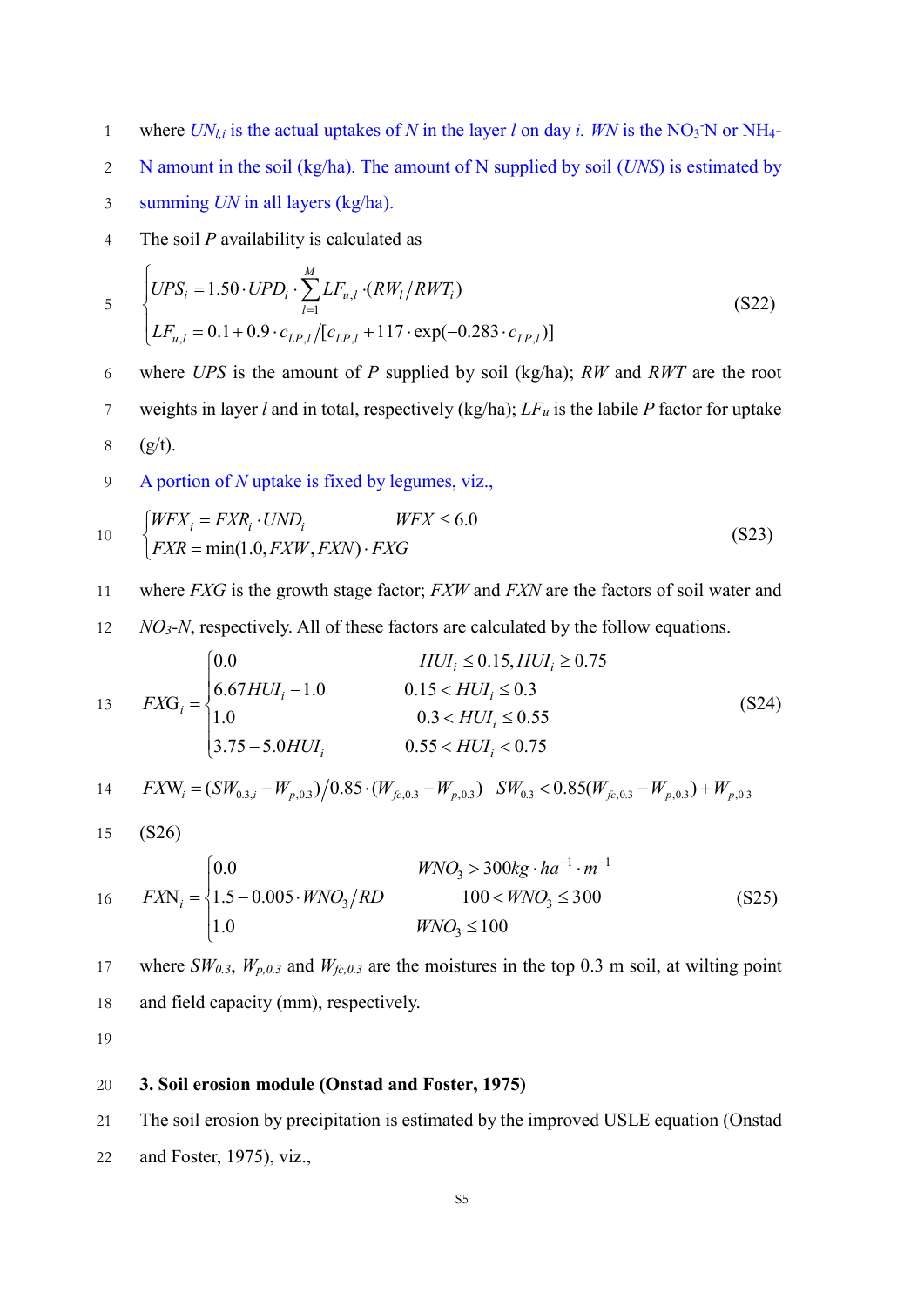1 
$$
V_{sed} = \begin{cases} (0.646EI + 0.45Q_{overl} \cdot q_p^{0.333}) \cdot K \cdot CE \cdot PE \cdot LS & Q_{overl} > 0. \\ 0 & Q_{overl} = 0. \end{cases}
$$
 (S26)

- 2 where  $V_{\text{sed}}$  is the sediment yield (t/ha);  $q_p$  is the peak runoff rate (mm/hour); *K* is the
- 3 soil erodibility factor; *PE* is the erosion control practice factor.
- 4 *LS* is the factor of slope length and steepness:

$$
\begin{cases}\nLS = (\lambda/22.1)^{\xi} (65.41S^2 + 4.56S + 0.065) \\
\xi = 0.6 \cdot [1 - \exp(-35.835S)]\n\end{cases}
$$
\n(S27)

6 *CE* is the crop management factor:

7 
$$
CE = (0.8 - CE_{mn,j}) \exp(-0.00115CV) + CE_{mn,j}
$$
 (S28)

8 *EI* is the precipitation energy factor:

9 
$$
EI = P \cdot [12.1 + 8.9 \cdot (\log r_p - 0.434) \cdot r_{0.5}] / 1000
$$
 (S29)

10 where *S* and  $\lambda$  are the land surface slope (m/m) and slope length (m), both of which 11 are obtained during the procedure of preparing the spatial simulation units;  $\zeta$  is a 12 parameter depending on the slope;  $CE_{mn,j}$  is the minimum crop management factor of 13 crop j; *CV* is the soil cover (above ground biomass and residue) (kg/ha); *P* is the daily 14 precipitation (mm);  $r_p$  and  $r_{0.5}$  are the peak precipitation rate and maximum 0.5 h 15 precipitation intensity (mm/hr). The value of  $r_p$  is obtained according to the exponential 16 precipitation distribution.

17

#### 18 **4. Overland water quality module**

### 19 **4.1 Nutrient loss in urban and rural area**

20 Generally, the inhabitant and industrial sewage in the urban area are collected, treated

- 21 and discharged into the river system from the wastewater discharge outlets. This
- 22 amount of nutrient flux is the model input as the point source pollutant load. The
- 23 diffuse nutrient loss in urban area takes place along the flow pathways and is

24 estimated by the export coefficient model (Johnes, 1996) as

$$
V_{ur} = 100 \cdot R_{ur} \cdot c_{ur} \cdot Area_{urban} \tag{S30}
$$

S6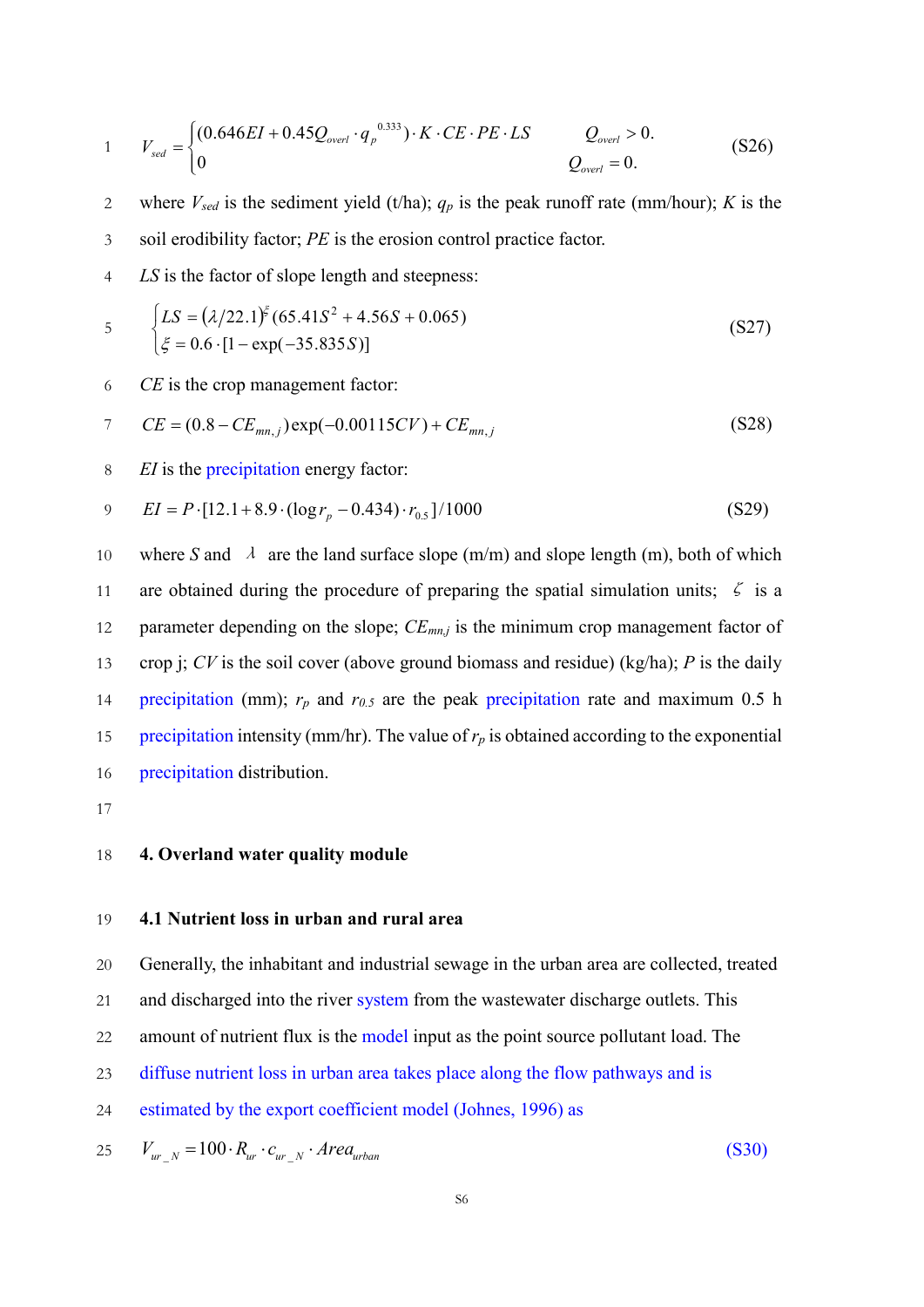- 1 where  $V_{ur,N}$ ,  $c_{ur,N}$  and *Area<sub>urban</sub>* are the amount of nutrient loss in the urban area (kg);
- the export coefficient (kg/ha/year) and urban area (km<sup>2</sup>), respectively.  $R_{ur}$  is the loss
- 3 rate from urban area.
- 4 The farm manure of rural living and livestock farming is also considered as one of
- 5 important diffuse source of nutrient due to the deficiency of sewage treatment
- 6 facilities in the rural area. The total loss is estimated as

$$
V_{\text{liv}_N} = R_{\text{liv}} \cdot c_{\text{liv}_N} \cdot Pop_{\text{rural}}
$$
\n
$$
V_{\text{lst}_N} = R_{\text{lst}} \cdot c_{\text{lst}_N} \cdot Pop_{\text{stock}}
$$
\n(S31)

- 8 where  $V_{liv\_N}$  and  $V_{lst\_N}$  are the amounts of nutrient loss from living and livestock
- 9 farming in the rural area, respectively (kg/year); *Rliv* and *Rlst* are the loss rates from
- 10 living and livestock farming. *Cliv<sub>N</sub>* and *Clst<sub>N</sub>* are the export coefficients of living
- 11 (kg/day/person) and livestock (kg/day/animal), respectively; *Poprural* and *Popstock* are

12 the human and livestock populations, respectively.

13

 $\sqrt{ }$ 

#### 14 **4.2 Nutrient loss of soil layer**

15 The loss of dissolved nutrient is considered to happen in both upper and lower soil 16 layers. The loss amounts of  $NO<sub>3</sub>-N$ ,  $NH<sub>4</sub>-N$  and dissolved P are calculated 17 respectively by

18  
\n
$$
V_{sol_{N}} = V_{sol_{N_{up}}} + V_{sol_{N_{up}}} - V_{sol_{N_{up}}} + V_{sol_{N_{up}}} \tag{S32}
$$
\n
$$
V_{sol_{N_{up}}} = W_{N_{up}} \cdot [1 - \exp(-\frac{R_s + R_{ss}}{SW})]
$$
\n
$$
V_{sol_{N_{up}}} = W_{N_{low}} \cdot [1 - \exp(-\frac{R_{bs}}{SW})]
$$

19 (Williams *et al.*, 1989), where  $W_N$  <sub>up</sub> and  $W_N$  low are the dissolved nutrient amounts in 20 the upper and lower soil layers, respectively (kg/ha);  $V_{soli}N$ ,  $V_{soli}N$  up and  $V_{soil}N$  low is the total dissolved nutrient loss, the loss in the upper and lower soil layers, respectively (kg/ha); *Rs*, *Rss* and *Rbs* are the surface runoff, interflow and baseflow (mm), respectively, and are obtained from the hydrological cycle module. The amount of insoluble nutrients migrated with the sediment is estimated by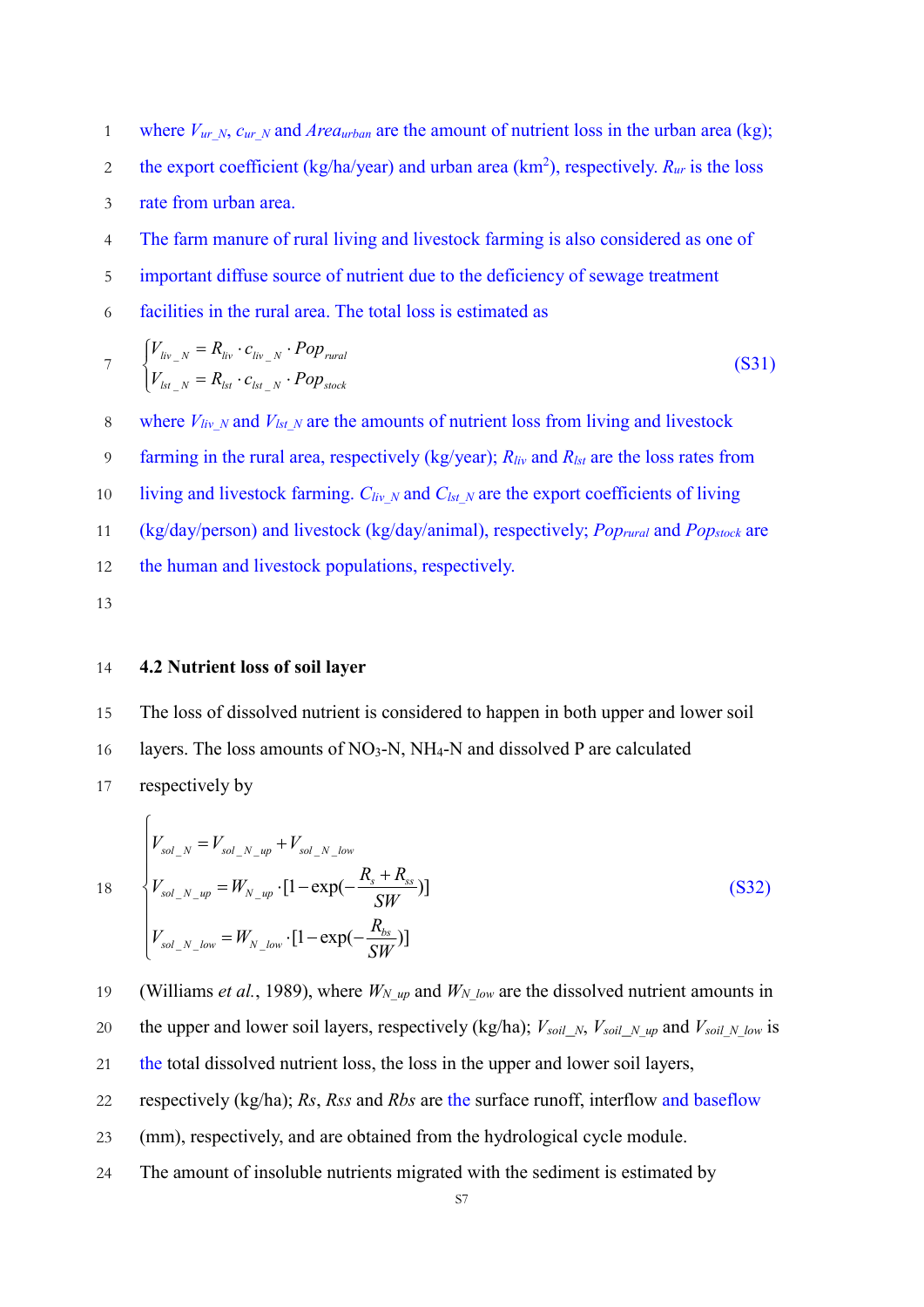$$
1 \qquad V_{\text{sed}\_\text{ON}} = 0.001 \cdot V_{\text{sed}} \cdot c_{\text{ON}} \cdot ER \tag{S33}
$$

- 2 (Neitsch *et al.*, 2011), where *Vsed\_ON* is loss of organic *N* or *P* (kg/ha); *cON* is the
- insoluble nutrient concentration in the soil layer  $(g/m<sup>3</sup>)$ ; *ER* is the enrich ratio.

## 4 **4.3 Overland migration (Neitsch** *et al.***, 2011)**

$$
\begin{cases}\nV_{\text{diff}} = (V_{\text{diff}}^{\dagger} + V_{\text{stor},i-1}) \cdot [1 - \exp(-T_{\text{retain}}/T_{\text{route}})] \\
V_{\text{stor},i} = V_{\text{diff}}^{\dagger} + V_{\text{stor},i-1} - V_{\text{diff}} \\
V_{\text{diff},i}^{\dagger} = V_{\text{ur\_N},i} + V_{\text{liv\_N},i} + V_{\text{lst\_N},i} + V_{\text{soil\_N},i} & \text{for soluble nutrient} \\
V_{\text{diff},i}^{\dagger} = V_{\text{sed\_ON},i} & \text{for isoluble nutrient} \\
V_{\text{diff},i}^{\dagger} = V_{\text{sed},i} & \text{for sediment} \\
\end{cases}
$$
\n(S34)

6 where *Vdif,i* is the amount of overland pollutant discharged into river system on day *i*

7 including sediment (tons/day), dissolved and insoluble nutrient (kg/day); *V'aif,i* and

- 8 *Vstor,i* are the pollutant loads generated in the sub-basin on day *i*, retained from the
- 9 previous day (tons for sediment, kg for nutrient), respectively. *Tretain* and *Troute* are the
- 10 retain time and routing time of flow (days), respectively.
- 11

## 12 **5. Water quality module of water bodies**

#### 13 **5.1 In-stream water quality module (Brown and Barnwell 1987; Neitsch** *et al.***,**

- 14 **2011)**
- 15 The water temperature  $(T_{water}, {}^{\circ}C)$  has a strongly positive relationship with the air
- 16 temperature and is calculated as

$$
T_{water} = 5.0 + 0.375 \cdot (T_{min} + T_{max})
$$
\n(S35)

- 18 where *Tmin* and *Tmax* are the daily minimum and maximum air temperatures,
- respectively  $({}^{\circ}C)$ , which are obtained as the model inputs.
- 20 The basic equation of in-stream water quality module is

$$
21 \qquad dC/dt = V_{dif} + rpn t \cdot V_{point} - V_d - V_{set}
$$
\n
$$
(S36)
$$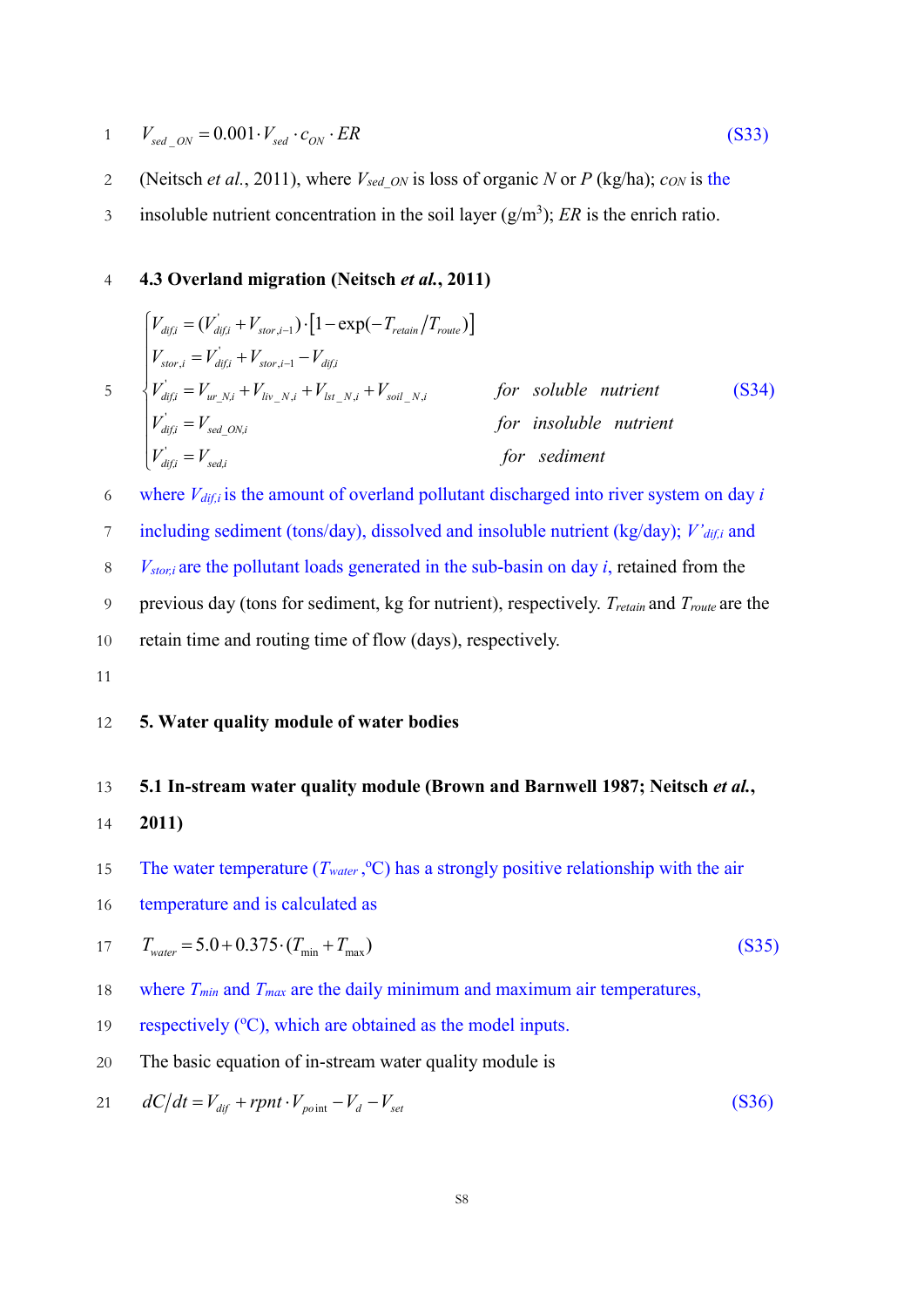1 where *C* is the water quality concentration (mg/L);  $V_d$  and  $V_{set}$  are the degradation and

- 2 settling load of pollutant (mg/L/day), respectively; *rpnt* is the monthly ratio of point
- 3 source pollutant; and *Vpoint* is the annual point source pollution loads (mg/L/day),
- 4 which are all the model inputs.

$$
V_{set} = C \cdot R_{set,20} \cdot 1.024^{(T_{water} - 20)}
$$
\n(S37)

- 6 where  $R_{set,20}$  is the settling coefficient of pollutant at 20 °C.
- For algae growth, the growth rate  $(G_{alg}, day^{-1})$  is constrained by the stresses of light,
- 8 nutrients, and water temperature, viz.,

$$
9 \tGalg = gmax \t Rlight \t RN \t RP \t 1.047(Twater - 20)
$$
\t(S38)

10 where  $g_{max}$  is the maximum growth rate of algae (day<sup>-1</sup>);  $R_{light}$ ,  $R_N$  and  $R_P$  are the stress 11 of light, N and P.

12 The light stress: 
$$
\begin{cases} R_{light} = I_{hr} \cdot fr_{pho} \cdot \exp(-k_l \cdot h) / [I_{hr} \cdot fr_{pho} \cdot \exp(-k_l \cdot h) + K_L] \\ k_l = 1.0 + 0.0088 \cdot C_{a \lg} + 0.054 \cdot C_{a \lg}^{2/3} \end{cases}
$$
(S39)

13 The N stress: 
$$
R_N = (C_{NO_3} + C_{NH_4})/(C_{NO_3} + C_{NH_4} + K_N)
$$
 (S40)

$$
14 \t The P stress: \t R_P = C_{\text{solP}} / (C_{\text{solP}} + K_P) \t (S41)
$$

- 15 where  $k_l$  is the light extinction coefficient (m<sup>-1</sup>); *h* is the water depth (m);  $I_{hr}$  is the
- solar radiation reaching to the water surface per hour  $(MJ/m<sup>2</sup>/hr)$ ; *fr<sub>pho</sub>* is the fraction
- 17 of solar radiation for photosynthesis.  $K_L$ ,  $K_N$  and  $K_P$  are the half-saturation
- 18 coefficients for light (MJ/m<sup>2</sup>/hr), N (mg/L) and P (mg/L).
- 19 The algae death rate  $(D_{alg}, day^{-1})$  is calculated as

$$
D_{a\lg} = d_{20} \cdot 1.047^{(T_{water} - 20)}\tag{S42}
$$

- 21 where  $d_{20}$  is the death rate of algae at  $20^{\circ}$ C (day<sup>-1</sup>).
- 22 For N cycle, the transformation sequence in degradation is organic  $N \rightarrow NH_4-NO_2$
- $23 \text{ -}N \rightarrow NO_3$  -N. The degradation load of every form is calculated as follows.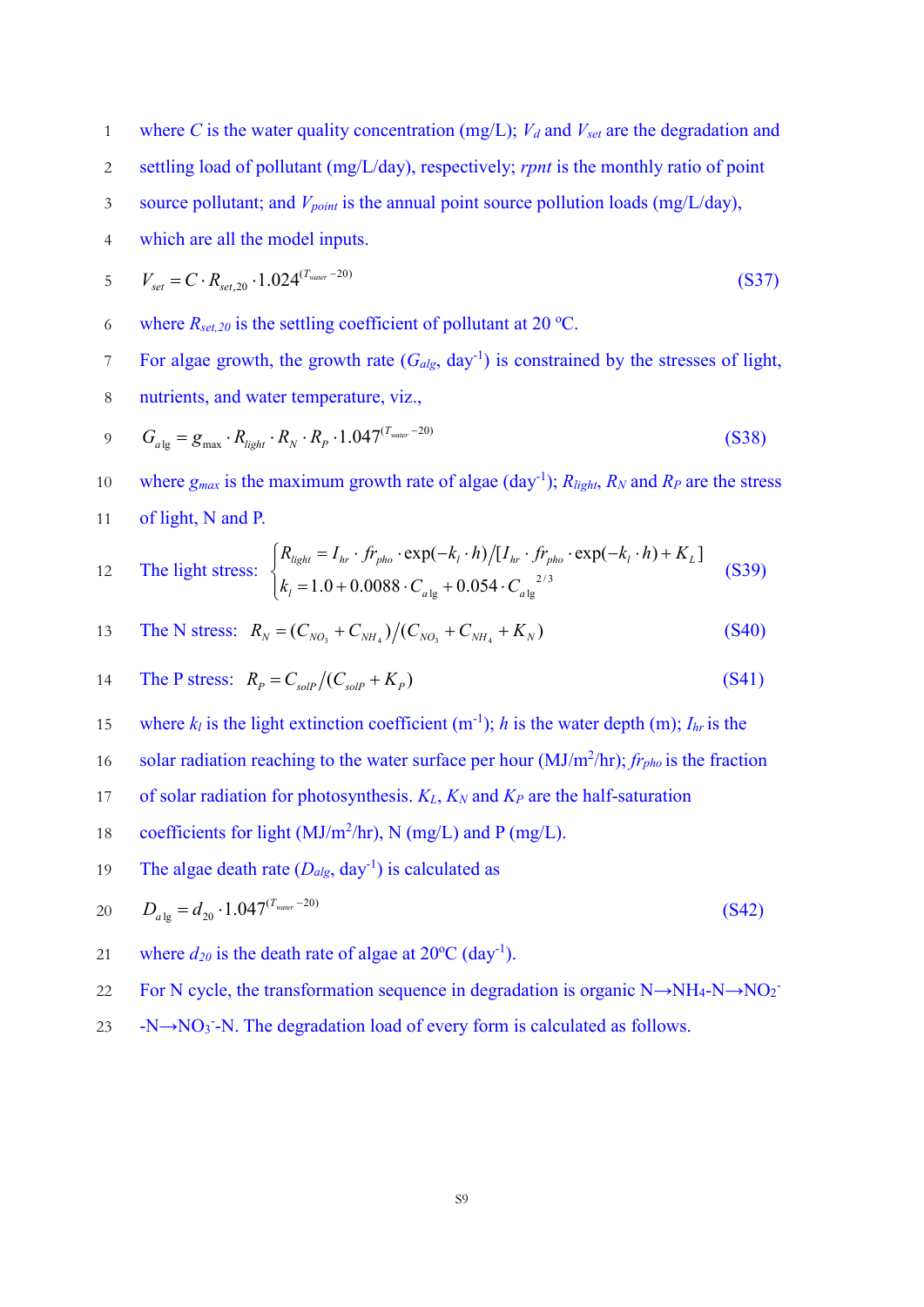$$
1 \\
$$

 $\overline{1}$  $\overline{ }$  $\overline{1}$ 

 $\overline{1}$ 

↑

 $\overline{1}$ 

 $\overline{\mathcal{L}}$ 

$$
\begin{cases}\nV_{d,orgN} = [R_{d,20,orgN} \cdot C_{orgN} - AI_N \cdot R_{d,20,alg} \cdot C_{alg}] \cdot 1.047^{(T_{water}-20)} \\
V_{d,NH_4} = [R_{d,20,NH_4} \cdot C_{NH_4} - R_{d,20,orgN} \cdot C_{orgN} \\
+ AI_N \cdot G_{alg} \cdot A_N \cdot C_{alg}] \cdot 1.047^{(T_{water}-20)} \\
V_{d,NO_2} = [R_{d,20,NO_2} \cdot C_{NO_2} - R_{d,20,NH_4} \cdot C_{NH_4}] \cdot 1.047^{(T_{water}-20)} \\
V_{d,NO_3} = [AI_N \cdot G_{alg} \cdot (1 - A_N) \cdot C_{alg} - R_{d,20,NO_2} \cdot C_{NO_2}] \cdot 1.047^{(T_{water}-20)}\n\end{cases}
$$
\n(S43)

- where  $R_{d,20}$  is the degradation coefficient at 20 °C (day<sup>-1</sup>);  $AI_N$  is the N fraction of algal
- 3 biomass; *A\_N* is the algal preference factor for NH4-N.
- 4 For P cycle, the transformation sequence in degradation is organic  $P \rightarrow$  dissolved P.
- 5 The degradation load of every form is calculated as follows.

$$
\begin{aligned}\n6 \quad & \begin{cases}\nV_{d,orgP} = [AI_P \cdot R_{d,20,alg} \cdot C_{alg} - R_{d,20,orgP} \cdot C_{orgP}] \cdot 1.047^{(T_{water} - 20)} \\
V_{d,disp} = [R_{d,20,orgP} \cdot C_{orgP} - AI_P \cdot G_{alg} \cdot C_{alg}] \cdot 1.047^{(T_{water} - 20)}\n\end{cases}\n\end{aligned}\n\tag{S44}
$$

- 7 where *AIP* is the P fraction of algal biomass.
- 8 For BOD and COD variables,

$$
V_{d,BOD} = R_{d,20,BOD} \cdot C_{BOD} \cdot 1.047^{(T_{water}-20)}
$$
\n
$$
C_{COD} = CtoB \cdot C_{BOD}
$$
\n(S45)

10 where *CtoB* is the ratio of COD to BOD concentrations.

11 The DO concentration are the functions of atmospheric reaeration, photosynthesis, 12 algae respiration, sediment demand, biochemical oxygen demand, nitrification and 13 water temperature, and are given as

$$
V_{d,DO} = (AI_{a1g,r} \cdot D_{a1g} - AI_{a1g,p} \cdot G_{a1g}) \cdot C_{a1g} + V_{d,BOD} +
$$
  
\n
$$
[AI_{NH4} \cdot R_{d,20,NH_4} \cdot C_{NH_4} + AI_{NO2} \cdot R_{d,20,NO_2} \cdot C_{NO_2}] \cdot 1.047^{(T_{water}-20)}
$$
  
\n
$$
V_{rea,DO} = Rch_{k_{1,20}} \cdot (C_{DO,sat} - C_{DO}) \cdot 1.024^{(T_{water}-20)}
$$
\n(S46)

where 
$$
AI_{alg,r}
$$
 is the rate of oxygen production per unit of algal photosynthesis,  $AI_{alg,p}$  is  
the rate of oxygen uptake per unit of algal respiration;  $AI_{NH4}$  is the rate of oxygen uptake  
per unit of NH<sub>4</sub>-N oxidation,  $AI_{NO2}$  is the rate of oxygen uptake per unit of NO<sub>2</sub>-N  
oxidation;  $Rch_k_{1,20}$  is the reaeration coefficient at 20 <sup>o</sup>C in channel.  $C_{DO,sat}$  is the  
equilibrium saturation DO in channel and is estimated using the equation developed by  
APHA (1985) as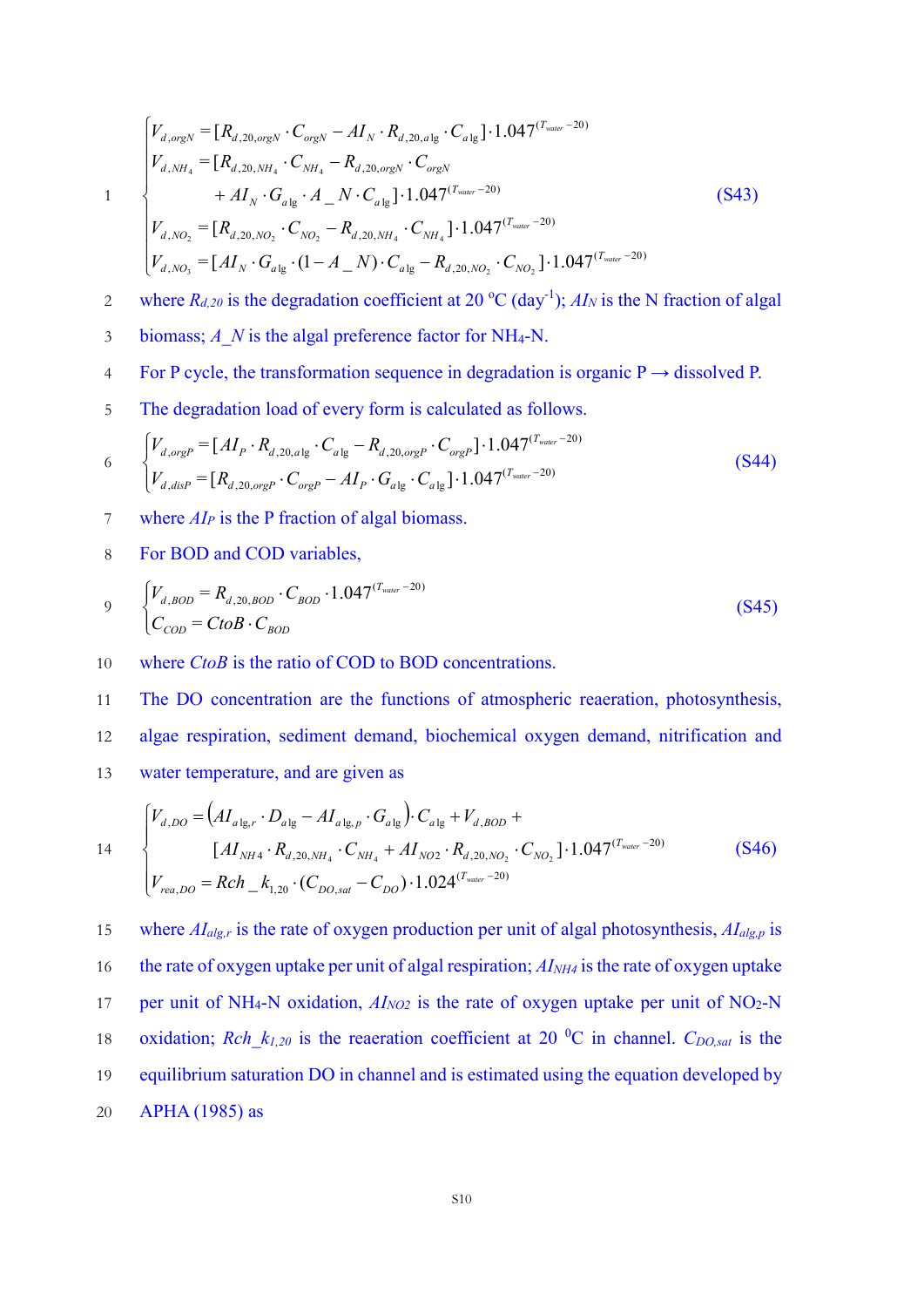$$
C_{DO,sat} = \exp[-139.34410 + \frac{1.575701 \times 10^5}{T_{water} + 273.15} - \frac{6.642308 \times 10^7}{(T_{water} + 273.15)^2} + \frac{1.243800 \times 10^{10}}{(T_{water} + 273.15)^3} - \frac{8.621949 \times 10^{11}}{(T_{water} + 273.15)^4}]
$$
(S47)

#### 2 **5.2 Water quality module of water impounding**

 In the water impounding, the degradation and settling processes of pollutants are basically the same as those in channels and are estimated using the equations (S37- S47). Additionally, given that the sedimentation of water impounding is a global issue, the resuspension and decay processes of sediment are further developed.

7 The equations of water quality module of water impounding are

$$
\begin{cases}\n\frac{dh}{dt} = \left[Q_{in} - Q_{out}\right] / A + P - E \\
dC_L / dt = \left[C_{in} Q_{in} - C_L Q_{out}\right] / A \cdot h - K_{set} C_L - K_d C_L + K_{scu} C_s \cdot d/h \\
dC_s / dt = h/d \cdot K_{set} C_L - K_{scu} C_s - K_{bur} C_s\n\end{cases} \tag{S48}
$$

9 where *h* and *d* are the depths of water and sediment (m), respectively; *Qin* and *Qout* are inflow and outflow  $(m^3 / day)$ , respectively;  $C_{in}$  and  $C_{out}$  are water quality concentrations 11 into and out of the water body  $(mg/L)$ , respectively;  $C_L$  and  $C_s$  are the water quality 12 concentrations in the water body and the sediment (mg/L), respectively; *P* and *E* are 13 the precipitation and evapotranspiration (m/day); *Kscu* and *Kbur* are the resuspension and decay coefficients of pollutant in the sediment  $\left(\frac{day^{-1}}{y}\right)$ , respectively; *A* is the water 15 surface area  $(km^2)$ .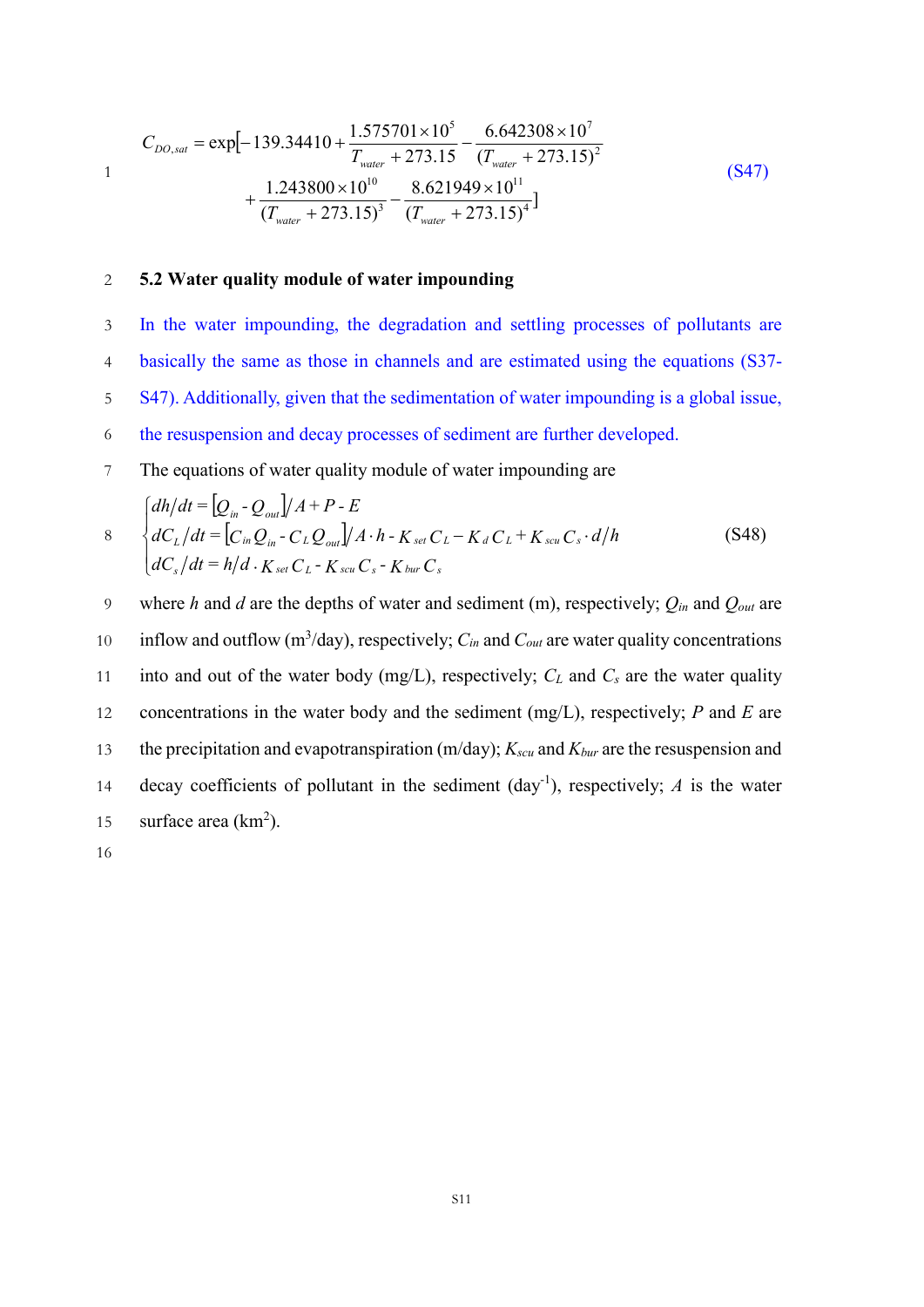|                          |                                 |                                                                                         |                  | Affected       |  |  |  |  |
|--------------------------|---------------------------------|-----------------------------------------------------------------------------------------|------------------|----------------|--|--|--|--|
| ID                       | Parameters                      | Definition                                                                              | Unit             | components     |  |  |  |  |
|                          | Sub-basin parameters            |                                                                                         |                  |                |  |  |  |  |
| 1                        | $\mathcal{W}_m$                 | Minimum soil moisture<br>flow<br>none                                                   |                  |                |  |  |  |  |
| $\mathfrak{2}$           | $W_p$                           | Soil moisture at permanent wilting point                                                | none             | flow           |  |  |  |  |
| $\overline{3}$           | $W_{fc}$                        | Field capacity of soil                                                                  | none             | flow           |  |  |  |  |
| $\overline{\mathcal{A}}$ | $W_{sat,u}$                     | Saturated moisture capacity of upper soil layer                                         | none             | flow           |  |  |  |  |
| 5                        | $W_{sat,l}$                     | Saturated moisture capacity of lower soil layer                                         | none             | flow           |  |  |  |  |
| 6                        | $g_{\it l}$                     | Basic surface runoff coefficient                                                        | none             | flow           |  |  |  |  |
| 7                        | $g_2$                           | Influence coefficient of soil moisture                                                  | none             | flow           |  |  |  |  |
| 8                        | $K_{ET}$                        | Adjustment factor of evapotranspiration                                                 | none             | flow           |  |  |  |  |
| 9                        | $K_{ss}$                        | Interflow yield coefficient                                                             | none             | flow           |  |  |  |  |
| 10                       | $T_g$                           | Delay time for aquifer recharge                                                         | day              | flow           |  |  |  |  |
| 11                       | $K_{bs}$                        | Baseflow yield coefficient                                                              | none             | flow           |  |  |  |  |
| 12                       | $K_{\text{sat}}$                | Steady-state infiltration rate of soil                                                  | mm/hr            | flow           |  |  |  |  |
| 13                       | $kf_{mx}$                       | Ratio of state infiltration rate to maximum rate in soil                                | none             | flow           |  |  |  |  |
| 14                       | $rch \, k$                      | Infiltration rate of channel                                                            | mm/hr            | sediment       |  |  |  |  |
| 15                       | ch cov                          | Channel cover factor<br>none                                                            |                  |                |  |  |  |  |
| 16                       | ch erod                         | Channel erodibility factor                                                              | cm/hr/Pa         | sediment       |  |  |  |  |
| 17                       | $R_{set,20}(alg)$               | Settling rate of Algae at 20 °C<br>mg/day                                               |                  | algae          |  |  |  |  |
| 18                       | $R_{set,20}$ (disP)             | Settling rate of dissolved P at 20 °C<br>$mg/m^2/day$                                   |                  | $\mathbf{P}$   |  |  |  |  |
| 19                       | $R_{set,20}$ (NH <sub>4</sub> ) | Settling rate of NH <sub>4</sub> -N at 20 °C in channel                                 | $mg/m^2/day$     | ${\bf N}$      |  |  |  |  |
| 20                       | $R_{set,20}$ (orgN)             | Settling rate of organic N at 20 °C in channel<br>$day^{-1}$                            |                  | ${\bf N}$      |  |  |  |  |
| 21                       | $R_{set,20}(\text{orgP})$       | Settling rate of organic P at 20 °C in channel                                          | $day^{-1}$       | $\, {\bf P}$   |  |  |  |  |
| 22                       | $R_{set,20}(\text{BOD})$        | Settling rate of BOD at 20 °C in channel                                                | day <sup>1</sup> | <b>COD</b>     |  |  |  |  |
| 23                       | $Rch_{1,20}$                    | Reaeration coefficients at 20 °C in channel                                             | $day^{-1}$       | DO             |  |  |  |  |
| 24                       | <i>Rch</i> $k_{2,20}$           | Sediment oxygen demand rate at 20 °C in channel                                         | $day^{-1}$       | D <sub>O</sub> |  |  |  |  |
| 25                       | $R_{d,20}(\text{BOD})$          | BOD deoxygenation rate at 20 °C in channel                                              | day <sup>1</sup> | COD            |  |  |  |  |
| 26                       | $R_{d,20}(\text{NH}_4)$         | Bio-oxidation rate of NH <sub>4</sub> -N at 20 <sup><math>0</math></sup> C in channel   | $day^{-1}$       | ${\bf N}$      |  |  |  |  |
| 27                       | $R_{d,20}({\rm NO}_2)$          | Oxidation rate of $NO_2$ -N to $NO_3$ -N at 20 °C in channel                            | $day^{-1}$       | ${\bf N}$      |  |  |  |  |
| 28                       | $R_{d,20}$ (orgN)               | Hydrolysis rate of organic N to NH <sub>4</sub> -N at 20 $^0C$ in channel<br>$day^{-1}$ |                  | ${\bf N}$      |  |  |  |  |
| 29                       | $R_{d,20}$ (orgP)               | Hydrolysis rate of organic P to dissolved P at 20 °C in channel                         | $day^{-1}$       | ${\bf N}$      |  |  |  |  |
| 30                       | CtoB                            | Ratio between COD and BOD                                                               | none             | <b>COD</b>     |  |  |  |  |
| 31                       | res k                           | Infiltration rate in reservoir or sluice                                                | mm/hr            | flow           |  |  |  |  |
| 32                       | $K_{set,20}(\text{BOD})$        | Settling rate of BOD at 20 °C in reservoir or sluice                                    | m/year           | $\rm COD$      |  |  |  |  |
| 33                       | $K_{set,20}(\text{NH}_4)$       | Settling rate of NH <sub>4</sub> -N at 20 $^0$ C in reservoir or sluice                 | m/year           | ${\bf N}$      |  |  |  |  |
| 34                       | $K_{set,20}(NO_2)$              | Settling rate of NO <sub>2</sub> -N at 20 $^0$ C in reservoir or sluice                 | m/year           | ${\bf N}$      |  |  |  |  |
| 35                       | $K_{set,20}(NO_3)$              | Settling rate of NO <sub>3</sub> -N at 20 $^0$ C in reservoir or sluice                 | m/year           | ${\bf N}$      |  |  |  |  |
| 36                       | $K_{set,20}$ (orgN)             | Settling rate of organic N at 20 °C in reservoir or sluice<br>m/year<br>N               |                  |                |  |  |  |  |
| 37                       | $K_{set,20}(\text{orgP})$       | Settling rate of organic P at 20 °C in reservoir or sluice<br>${\bf P}$<br>m/year       |                  |                |  |  |  |  |
| 38                       | $K_{set,20}$ (disP)             | Settling rate of dissolved P at 20 °C in reservoir or sluice                            | m/year           | $\, {\bf p}$   |  |  |  |  |

|  | Table S1. All the parameters in the extended model |
|--|----------------------------------------------------|
|--|----------------------------------------------------|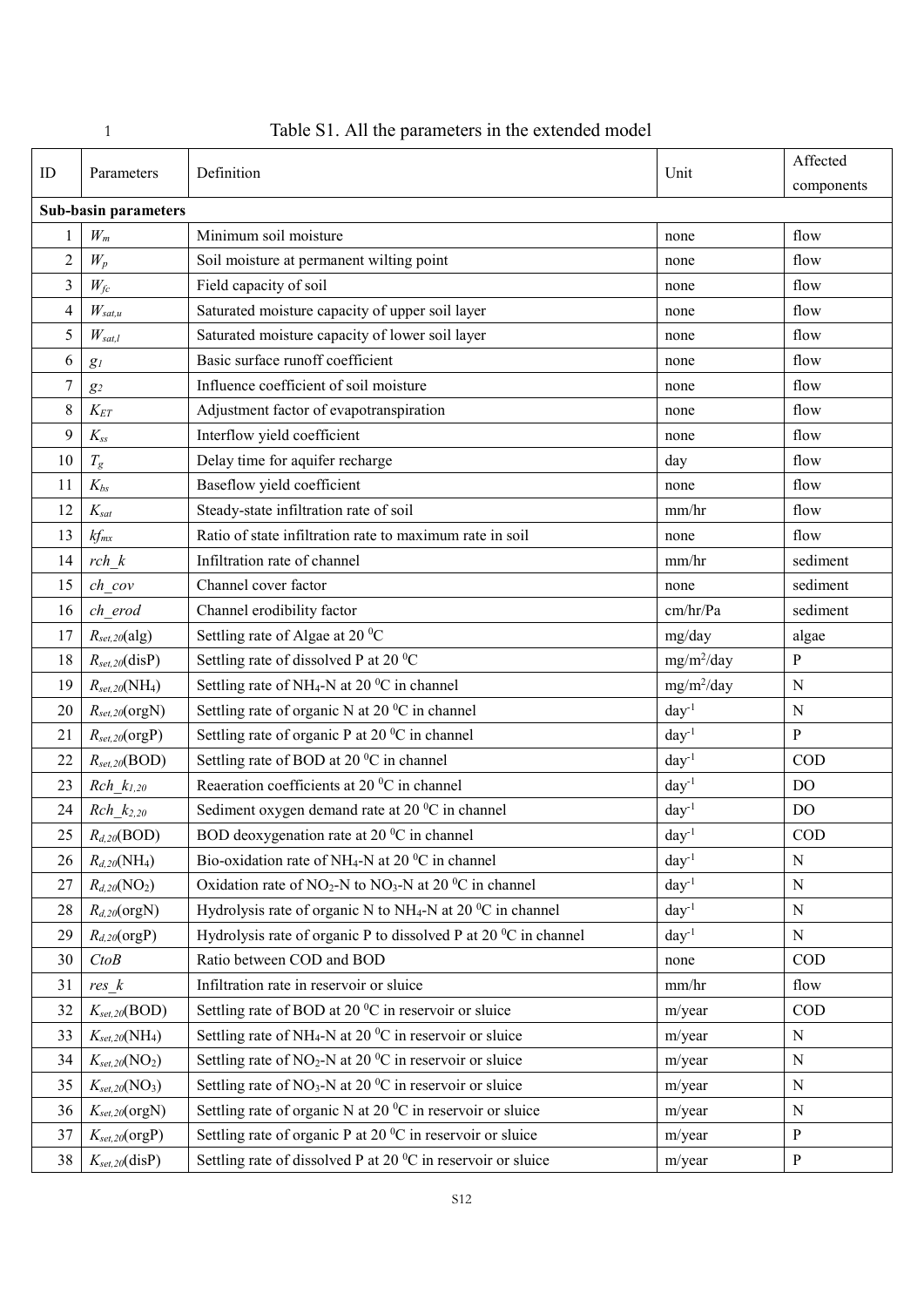| 39 | $K_{set,20}$ (DO)               | Settling rate of DO at 20 °C in reservoir or sluice                                                                 | m/year           | <b>DO</b>     |
|----|---------------------------------|---------------------------------------------------------------------------------------------------------------------|------------------|---------------|
| 40 | $K_{set,20}$ (alg)              | Settling rate of algae at 20 °C in reservoir or sluice                                                              | m/year           | algae         |
| 41 | $K_{set,20}(TN)$                | Settling rate of TN at 20 °C in reservoir or sluice                                                                 | m/year           | N             |
| 42 | $K_{set,20}(TP)$                | Settling rate of TP at 20 0C in reservoir or sluice                                                                 | m/year           | ${\bf P}$     |
| 43 | $K_{d,20}(\text{BOD})$          | BOD deoxygenation rate in reservoirs at 20 °C                                                                       | $day^{-1}$       | $\rm COD$     |
| 44 | $res_k_{1,20}$                  | Reaeration coefficients at 20 °C in reservoir or sluice                                                             | $day^{-1}$       | DO            |
| 45 | $K_{d,20}(\text{NH}_4)$         | Bio-oxidation rate of NH <sub>4</sub> -N in reservoir at 20 $^{\circ}$ C                                            | $day^{-1}$       | ${\bf N}$     |
| 46 | $K_{d,20}(\text{NO}_2)$         | Oxidation rate of NO <sub>2</sub> -N to NO <sub>3</sub> -N at 20 <sup><math>0</math></sup> C in reservoir or sluice | $day^{-1}$       | ${\bf N}$     |
| 47 | $K_{d,20}$ (orgN)               | Hydrolysis rate of organic N to NH <sub>4</sub> -N at 20 <sup><math>0</math></sup> C in reservoir or sluice         | $day^{-1}$       | ${\bf N}$     |
| 48 | $K_{d,20}$ (orgP)               | Hydrolysis rate of organic P to dissolved P at 20 $\mathrm{^0C}$ in reservoir or<br>sluice                          | $day^{-1}$       | P             |
| 49 | $K_{scu, 20}(\text{BOD})$       | Resuspension rate of BOD at 20 °C in reservoir or sluice                                                            | m/year           | COD           |
| 50 | $K_{scu,20}(\text{NH}_4)$       | Resuspension rate of NH <sub>4</sub> -N at 20 $^0$ C in reservoir or sluice                                         | m/year           | ${\bf N}$     |
| 51 | $K_{scu,20}(\text{NO}_2)$       | Resuspension rate of $NO2-N$ at 20 <sup>0</sup> C in reservoir or sluice                                            | m/year           | ${\bf N}$     |
| 52 | $K_{scu,20}(\text{NO}_3)$       | Resuspension rate of NO <sub>3</sub> -N at 20 $^0$ C in reservoir or sluice                                         | m/year           | ${\bf N}$     |
| 53 | $K_{scu,20}$ (orgN)             | Resuspension rate of organic N at 20 °C in reservoir or sluice                                                      | m/year           | ${\bf N}$     |
| 54 | $K_{scu,20}$ (orgP)             | Resuspension rate of organic P at 20 °C in reservoir or sluice                                                      | m/year           | P             |
| 55 | $K_{scu,20}$ (disP)             | Resuspension rate of dissolved P at 20 °C in reservoir or sluice                                                    | m/year           | ${\bf P}$     |
| 56 | $K_{scu,20} (DO)$               | Resuspension rate of DO at 20 °C in reservoir or sluice                                                             | m/year           | DO            |
| 57 | $K_{scu,20}$ (alg)              | Resuspension rate of algae at 20 °C in reservoir or sluice                                                          | m/year           | algae         |
| 58 | $K_{scu,20}(TN)$                | Resuspension rate of TN at 20 °C in reservoir or sluice                                                             | m/year           | ${\bf N}$     |
| 59 | $K_{scu,20}(TP)$                | Resuspension rate of TP at 20 °C in reservoir or sluice                                                             | m/year           | $\, {\bf p}$  |
| 60 | $K_{bur, 20} (BOD)$             | Decay rate of BOD at 20 °C in reservoir or sluice                                                                   | m/year           | COD           |
| 61 | $K_{bur,20}$ (NH <sub>4</sub> ) | Decay rate of NH <sub>4</sub> -N at 20 °C in reservoir or sluice                                                    | m/year           | ${\bf N}$     |
| 62 | $K_{bur,20}(\text{NO}_2)$       | Decay rate of NO <sub>2</sub> -N at 20 <sup><math>0</math></sup> C in reservoir or sluice                           | m/year           | ${\bf N}$     |
| 63 | $K_{bur,20}$ (NO <sub>3</sub> ) | Decay rate of NO <sub>3</sub> -N at 20 <sup><math>0</math></sup> C in reservoir or sluice                           | m/year           | ${\bf N}$     |
| 64 | $K_{bur, 20} (org N)$           | Decay rate of organic N at 20 °C in reservoir or sluice                                                             | m/year           | ${\bf N}$     |
| 65 | $K_{bur, 20} (orgP)$            | Decay rate of organic P at 20 °C in reservoir or sluice                                                             | m/year           | ${\bf P}$     |
| 66 | $K_{bur,20}$ (disP)             | Decay rate of dissolved P at 20 °C in reservoir or sluice                                                           | m/year           | ${\bf P}$     |
| 67 | $K_{bur,20}(DO)$                | Decay rate of DO at 20 °C in reservoir or sluice                                                                    | m/year           | DO            |
| 68 | $K_{bur, 20}$ (alg)             | Decay rate of algae at 20 °C in reservoir or sluice                                                                 | m/year           | algae         |
| 69 | $K_{bur,20}(TN)$                | Decay rate of TN at 20 °C in reservoir or sluice                                                                    | m/year           | $\mathbf N$   |
| 70 | $K_{bur,20}$ (TP)               | Decay rate of TP at 20 °C in reservoir or sluice                                                                    | m/year           | P             |
| 71 | usle k                          | Soil erodibility factor of USLE equation<br>none                                                                    |                  | sediment      |
| 72 | $usle$ $p$                      | Erosion control practice factor of USLE equation                                                                    | none             | sediment      |
| 73 | MicrIn                          | Microbe index                                                                                                       | none             | C, N          |
| 74 | $K_{\rm cl}$                    | Decomposition rate of labile organic C                                                                              | $day^{-1}$       | $\mathcal{C}$ |
| 75 | $\mu$ CLAY                      | Reduction factor of clay content on organic matter decomposition                                                    | none             | $\mathcal{C}$ |
| 76 | $\mu_t$                         | Reduction factor of soil temperature on growth of denitrifier or nitrifier                                          | none             | ${\bf N}$     |
| 77 | $\boldsymbol{S}$                | Labile fraction of organic C compounds                                                                              | none             | $\mathsf C$   |
| 78 | $kr_{cvl}$                      | Decomposition rate of very labile organic C in residue pool                                                         | $day^{-1}$       | $\mathbf C$   |
| 79 | $kr_{cl}$                       | Decomposition rate of labile organic C in residue pool                                                              | day <sup>1</sup> | $\mathcal{C}$ |
| 80 | $kr_{cr}$                       | Decomposition rate of stable organic C in residue pool                                                              | $day^{-1}$       | $\mathsf C$   |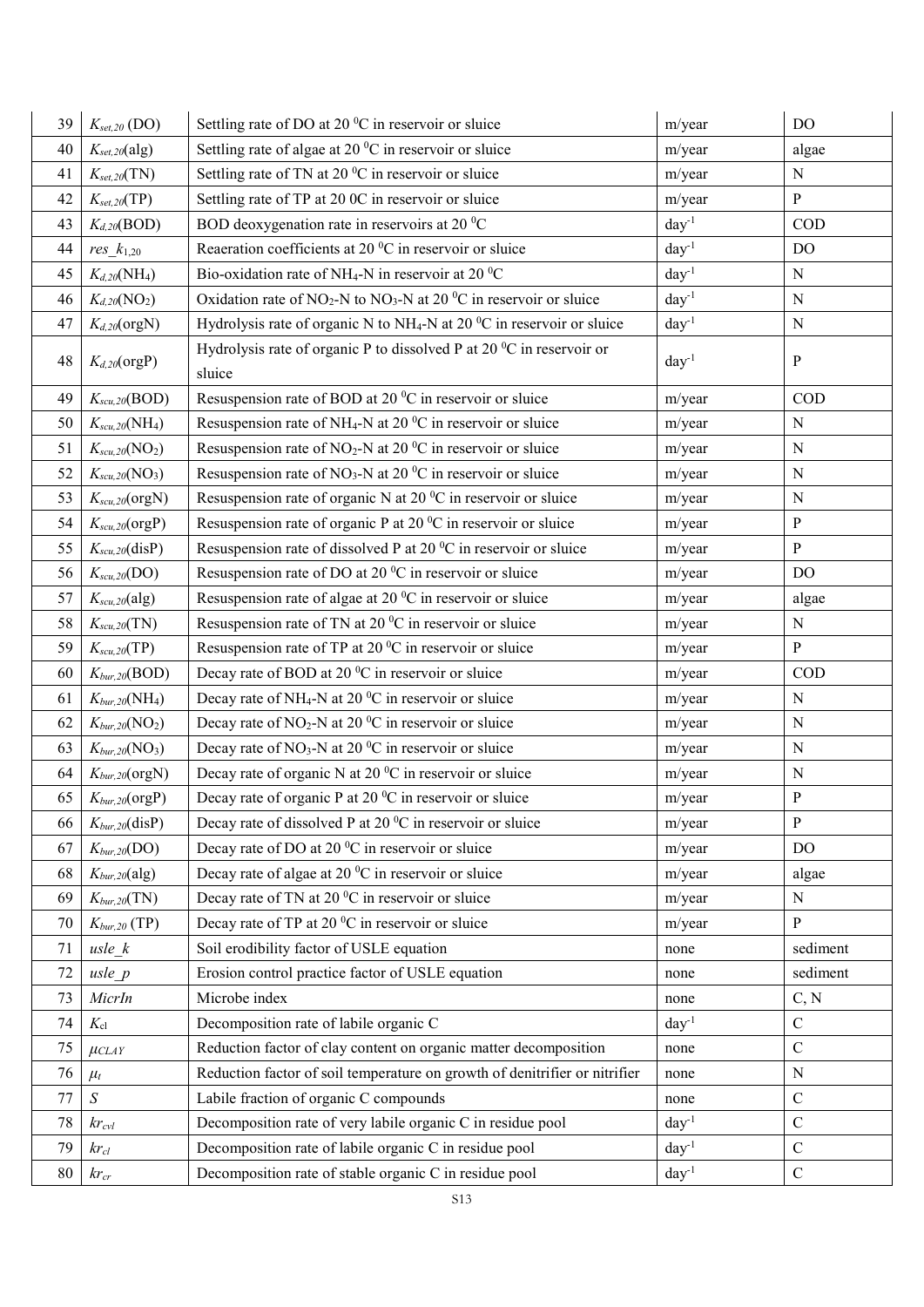| 81  | $km_{sc}$                     | Decomposition rate of stable organic C in microbial biomass pool                                   | $day^{-1}$       | $\mathbf C$    |  |  |
|-----|-------------------------------|----------------------------------------------------------------------------------------------------|------------------|----------------|--|--|
| 82  | $km_{cl}$                     | Decomposition rate of labile organic C in microbial biomass pool                                   | $day^{-1}$       | $\mathsf C$    |  |  |
| 83  | km <sub>h</sub>               | Decomposition rate of microbial biomass to humands                                                 | $day^{-1}$       | $\mathcal{C}$  |  |  |
| 84  | $K_C$                         | Half velocity constant of organic C on denitrifier biomass growth                                  | none             | N              |  |  |
| 85  | $K_{NxOy}$                    | Half velocity constant of $NO_3$ -N, $NO_2$ -N, $NO$ and $N_2O$ on denitrifier<br>biomass growth   | none             | N              |  |  |
| 86  | $u_{NxOy}$                    | Maximum growth rate of NO <sub>3</sub> -N, NO <sub>2</sub> -N, NO and N <sub>2</sub> O denitrifier | $day^{-1}$       | N              |  |  |
| 87  | $M_C$                         | Maintenance coefficient of C                                                                       | $hr-1$           | $\mathsf C$    |  |  |
| 88  | $Y_C$                         | Maximum growth yield of dissolved C                                                                | kg/ha/hr         | $\mathcal{C}$  |  |  |
| 89  | $M_{NxOy}$                    | Maintenance coefficient of NO <sub>3</sub> -N, NO <sub>2</sub> -N, NO and N <sub>2</sub> O         | $hr-1$           | ${\bf N}$      |  |  |
| 90  | $Y_{NxOy}$                    | Maximum growth yield of $NO_3$ -N, $NO_2$ -N, NO and $N_2O$                                        | kg/ha/hr         | N              |  |  |
| 91  | $CDR_{D:N}$                   | C:N ratio in bacteria                                                                              | none             | ${\bf N}$      |  |  |
| 92  | $\mu_{SW,n}$                  | Soil water content adjusted factor for denitrification                                             | none             | C, N           |  |  |
| 93  | $\beta_{min}$                 | Mineralization rate of humus active organic P                                                      | day <sup>1</sup> | ${\bf P}$      |  |  |
| 94  | $\beta_{rsd}$                 | Mineralization rate of residue fresh organic P                                                     | $day^{-1}$       | ${\bf P}$      |  |  |
|     | <b>Watershed parameters</b>   |                                                                                                    |                  |                |  |  |
| 95  | $C_{ur}(\text{COD})$          | Export coefficient of COD load in urban area                                                       | kg/ha/year       | <b>COD</b>     |  |  |
| 96  | $C_{ur}(\text{NH}_4)$         | Export coefficient of NH <sub>4</sub> -N load in urban area                                        | kg/ha/year       | $\mathbf N$    |  |  |
| 97  | $C_{ur}(TN)$                  | Export coefficient of TN load in urban area                                                        | kg/ha/year       | ${\bf N}$      |  |  |
| 98  | $C_{ur}(TP)$                  | Export coefficient of TP load in urban area                                                        | kg/ha/year       | ${\bf P}$      |  |  |
| 99  | $R_{ur}$                      | Loss rate of diffuse source load from urban area                                                   | none             | pollutant load |  |  |
| 100 | $C_{div}$ (COD)               | Export coefficient of COD load from living in rural area                                           | kg/year          | COD            |  |  |
| 101 | $C_{div}(NH_4)$               | Export coefficient of NH <sub>4</sub> -N load from living in rural area                            | kg/year          | ${\bf N}$      |  |  |
| 102 | $C_{div}(TN)$                 | Export coefficient of TN load from living in rural area                                            | kg/year          | $\mathbf N$    |  |  |
| 103 | $C_{div}(TP)$                 | Export coefficient of TP load from living in rural area                                            | kg/year          | $\mathbf{P}$   |  |  |
| 104 | $R_{div}$                     | Loss rate of diffuse source load from living                                                       | none             | pollutant load |  |  |
| 105 | $C_{lst}$ (COD)               | Export coefficient of COD load from livestock in rural area                                        | kg/year          | COD            |  |  |
| 106 | $C_{\text{lst}}(\text{NH}_4)$ | Export coefficient of NH <sub>4</sub> -N load from livestock in rural area                         | kg/year          | ${\bf N}$      |  |  |
| 107 | $C_{lst}(TN)$                 | Export coefficient of TN load from livestock in rural area                                         | kg/year          | $\mathbf N$    |  |  |
| 108 | $C_{\text{lst}}$ (TP)         | Export coefficient of TP load from livestock in rural area                                         | kg/year          | ${\bf P}$      |  |  |
| 109 | $R_{lst}$                     | Loss rate of diffuse source load from livestock                                                    | none             | pollutant load |  |  |
| 110 | $SF_{tmp}$                    | Snowfall temperature                                                                               | ${}^{0}C$        | flow           |  |  |
| 111 | $SM_{tmp}$                    | Snow melt base temperature                                                                         | ${}^{0}C$        | flow           |  |  |
| 112 | $SMF_{mx}$                    | Melt factor for snow on June 21<br>mm/day                                                          |                  | flow           |  |  |
| 113 | $SMF_{mn}$                    | Melt factor for snow on December 21<br>mm/day                                                      |                  | flow           |  |  |
| 114 | <b>TIMP</b>                   | Snow pack temperature lag factor                                                                   | none             | flow           |  |  |
| 115 | Coefrad                       | Factor of maximum possible radiation to net radiation                                              | none             | flow           |  |  |
| 116 | $SC_{max}$                    | Minimum snow water content that corresponds to 100% snow cover                                     | mm               | flow           |  |  |
| 117 | $SC_{50}$                     | Fraction of snow volume represented by $SC_{max}$ that corresponds to 50%<br>snow cover            | none             | flow           |  |  |
| 118 | $SC_I$                        | Coefficients that define shape of snow curve 95% coverage at 100%<br>none<br>snow cover            |                  |                |  |  |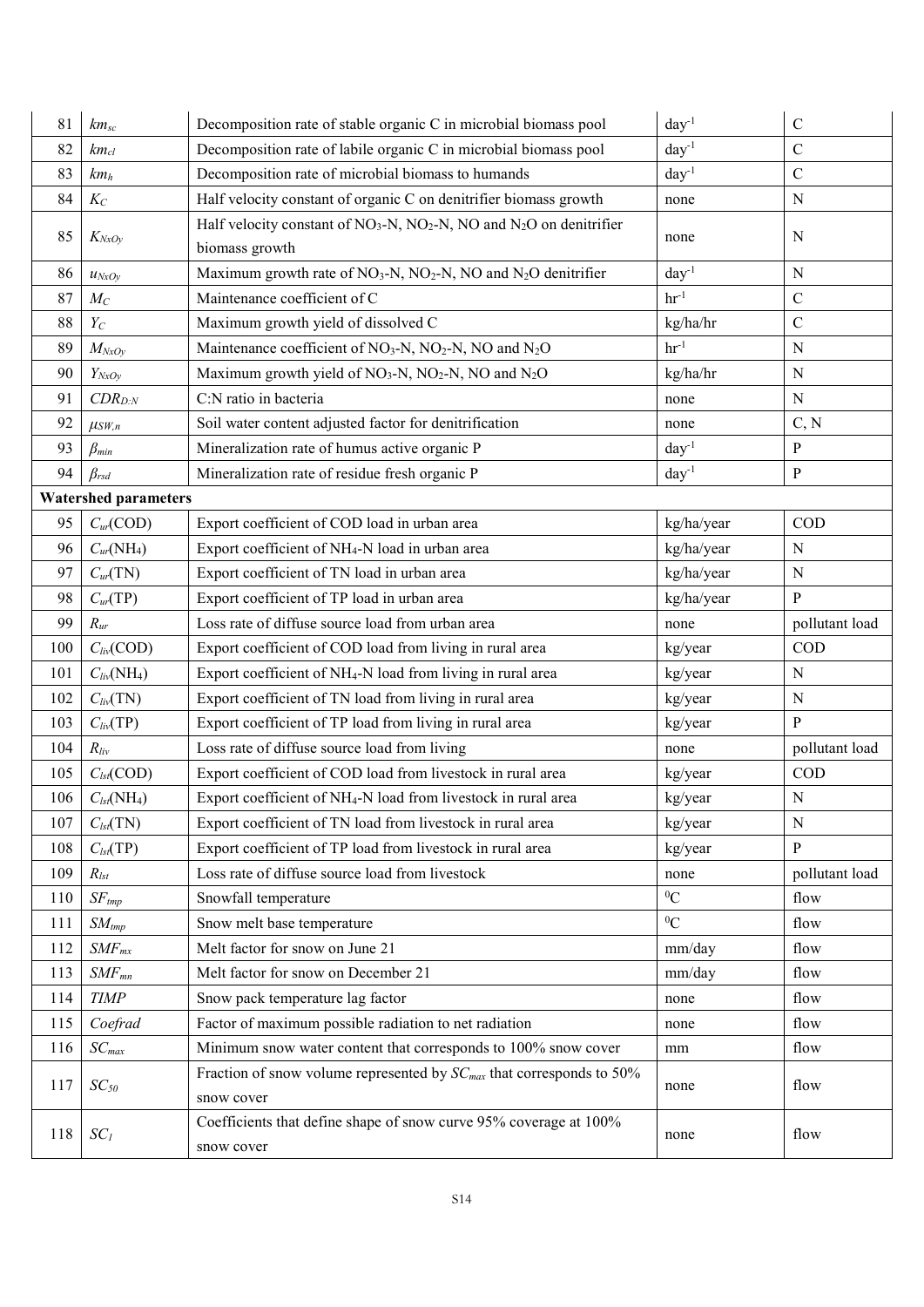| 119  | SC <sub>2</sub>                            | Coefficients that define shape of snow curve 50% coverage at 100% | none              | flow           |  |
|------|--------------------------------------------|-------------------------------------------------------------------|-------------------|----------------|--|
|      |                                            | snow cover                                                        |                   |                |  |
| 120  | Surlag                                     | Surface runoff lag time                                           | day               | flow           |  |
| 121  | $n$ ch                                     | Channel roughness                                                 | none              | flow           |  |
| 122  | msk x                                      | Weighting factor in Muskingum equation                            | none              | flow           |  |
| 123  | $msk$ $k$                                  | Storage time constant of channel in Muskingum equation            | day               | flow           |  |
| 124  | $AI_N$                                     | N fraction of algal biomass                                       | none              | N              |  |
| 125  | $AI_P$                                     | P fraction of algal biomass                                       | none              | $\mathbf{P}$   |  |
| 126  | $AI_{alg,p}$                               | Rate of oxygen production per unit of algal photosynthesis        | none              | D <sub>O</sub> |  |
| 127  | $\mathcal{A}I_{alg,r}$                     | Rate of oxygen uptake per unit of algal respiration               | none              | D <sub>O</sub> |  |
| 128  | AI <sub>NH4</sub>                          | Rate of oxygen uptake per unit of NH <sub>4</sub> -N oxidation    | none              | N              |  |
| 129  | AI <sub>NO2</sub>                          | Rate of oxygen uptake per unit of $NO2-N$ oxidation               | none              | $\mathbf N$    |  |
| 130  | $g_{max}$                                  | Maximum specific algal growth rate at 20°C                        | $day^{-1}$        | algae          |  |
| 131  | $d_{max}$                                  | Algal respiration rate at 20°C                                    | $day^{-1}$        | algae          |  |
| 132  | $f_{rpho}$                                 | Fraction of solar radiation for photosynthesis                    | none              | algae          |  |
| 133  | $K_L$                                      | Half-saturation coefficient for light                             | kJ/m <sup>2</sup> | algae          |  |
| 134  | $K_N$                                      | Half-saturation coefficient for N                                 | mg/L              | algae          |  |
| 135  | $K_P$                                      | Half-saturation coefficient for P                                 | mg/L              | algae          |  |
| 136  | A N                                        | Algal preference factor for NH <sub>4</sub> -N                    | none              | N              |  |
| 137  | PRF                                        | Peak rate adjustment factor for sediment routing in channel       | none              | sediment       |  |
|      | $SP_{con}$                                 | Linear parameter for calculating maximum transport capacity of    |                   | sediment       |  |
| 138  |                                            | sediment in channel                                               | none              |                |  |
| 139  | <b>SPexp</b>                               | Exponent parameter for calculating maximum transport capacity of  |                   | sediment       |  |
|      |                                            | sediment in channel                                               | none              |                |  |
| 140  | $pH_{\text{flood}}$                        | Flood PH value                                                    | none              | C, N           |  |
| 141  | $rcn_{rvl}$                                | C:N ratio of very labile litter                                   | none              | C, N           |  |
| 142  | $rcn_{rl}$                                 | C:N ratio of labile litter                                        | none              | C, N           |  |
| 143  | $rcn_{rr}$                                 | C:N ratio of resistant litter                                     | none              | C, N           |  |
| 144  | rcn <sub>b</sub>                           | C:N ratio of labile biomass                                       | none              | C, N           |  |
| 145  | rcn <sub>h</sub>                           | C:N ratio of labile humus                                         | none              | C, N           |  |
| 146  | $rcn_m$                                    | C:N ratio of humads                                               | none              | C, N           |  |
| 147  | pai                                        | P availability index                                              | none              | C, N           |  |
| 148  | $TtoC$                                     | Ratio between TOC and COD                                         | none              | <b>COD</b>     |  |
| 149- |                                            | Ratio of point source pollutant from Jan. to Dec.                 |                   | pollutant load |  |
| 160  | rpnt <sub>01</sub> ~ <sub>12</sub><br>none |                                                                   |                   |                |  |
|      | $\mathbf{1}$                               |                                                                   |                   |                |  |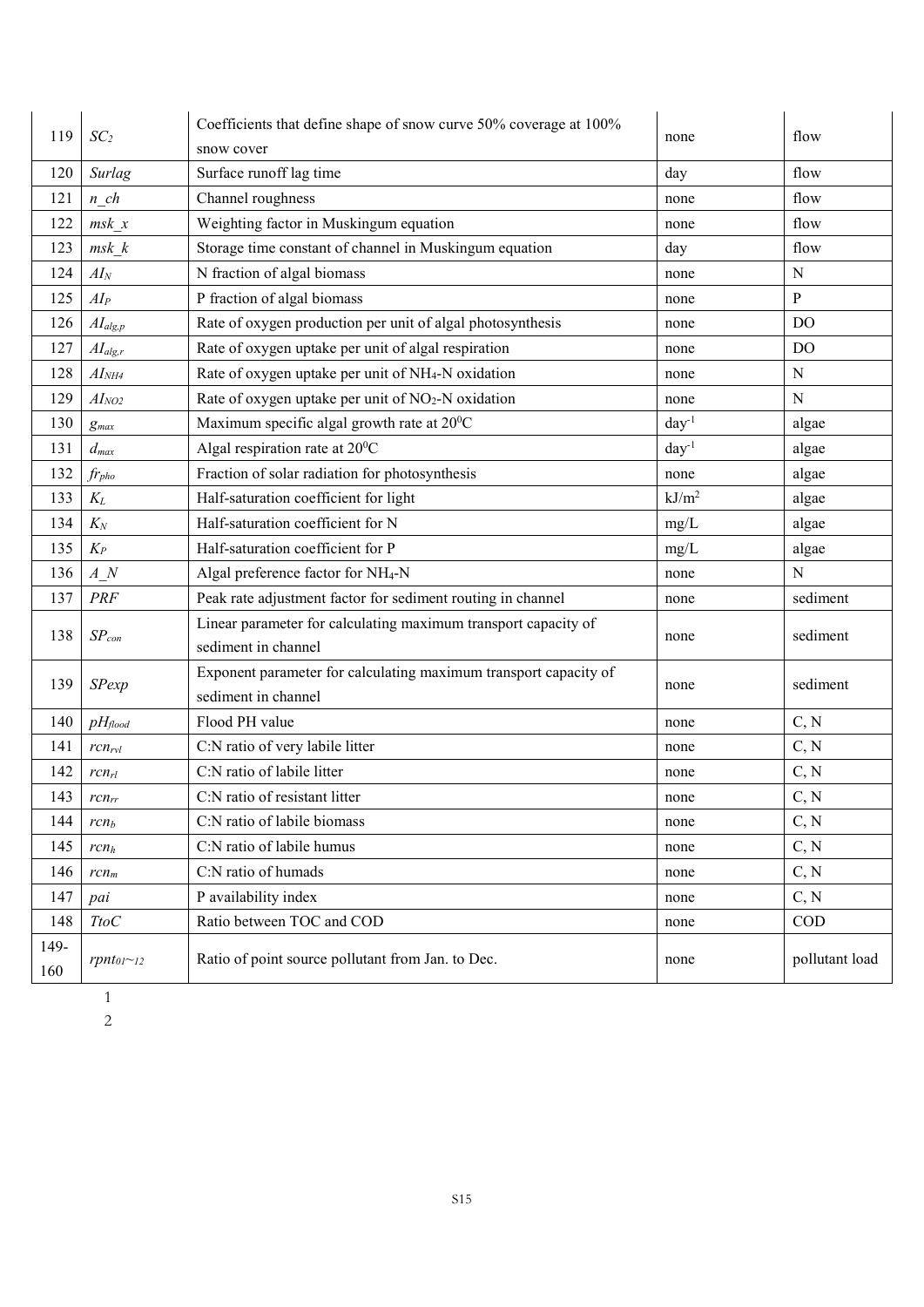| Category                   | Data                                                                                                                                                                                                         | <b>Spatial scale</b>                       | <b>Temporal scale</b>                 | <b>Source</b>                                                                       |  |
|----------------------------|--------------------------------------------------------------------------------------------------------------------------------------------------------------------------------------------------------------|--------------------------------------------|---------------------------------------|-------------------------------------------------------------------------------------|--|
|                            | <b>DEM</b>                                                                                                                                                                                                   | Grid:<br>90m*90 m                          | none                                  | <b>Institute of Geographic Science</b><br>and Natural Resources                     |  |
| <b>GIS</b>                 | Land use                                                                                                                                                                                                     | 1:1,000,000                                | none                                  | Research, Chinese Academy of                                                        |  |
|                            | Soil                                                                                                                                                                                                         | 1:4,000,000                                | none                                  | <b>Sciences</b>                                                                     |  |
|                            | Precipitation                                                                                                                                                                                                | 65 stations                                | daily<br>(from 2003 to 2008)          | Hydrological Yearbooks of<br>Henan Province, China                                  |  |
| Weather                    | Maximum and minimum<br>temperature                                                                                                                                                                           | <b>6</b> stations                          | daily<br>(from 2003 to 2008)          | <b>National Meteorological</b><br><b>Information Center of China</b>                |  |
| Hydrology                  | Total runoff, high and low<br>flows                                                                                                                                                                          | 6 stations                                 | daily<br>(from 2003 to 2008)          | Hydrological Yearbooks of<br>Henan Province, China                                  |  |
|                            | Wastewater discharge outlets<br>and the discharge load<br>(wastewater, NH <sub>4</sub> -N, etc.)                                                                                                             | over 200<br>outlets                        | annual<br>(from 2003 to 2008)         | <b>Water Resources Protection</b><br>Bureau of Huai River Basin,<br>China           |  |
| Water<br>quality           | Water quality variable<br>concentrations (NH <sub>4</sub> -N)                                                                                                                                                | daily<br>6 stations<br>(from 2003 to 2008) |                                       | <b>Water Resources Protection</b><br>Bureau of Huai River Basin,<br>China           |  |
|                            | Nonpoint source load (NH <sub>4</sub> -N)                                                                                                                                                                    | 9<br>administrative<br>regions             | average annual<br>(from 2003 to 2005) | Huai River Commission, China                                                        |  |
| Ecology                    | Corn yield                                                                                                                                                                                                   | 9<br>administrative<br>regions             | average annual<br>(from 2003 to 2005) | Henan Statistical Yearbook,<br>China                                                |  |
| Economy                    | Populations in rural area,<br>breeding stock of large animals<br>and livestock, water<br>withdrawal                                                                                                          | 9<br>administrative<br>regions             | annual<br>(from 2003 to 2008)         | Henan Statistical Yearbook,<br>China                                                |  |
| Water<br>projects          | Water storage capacities of<br>dead, usable, flood control and<br>maximum flood levels and the<br>corresponding water surface<br>areas; the relationship among<br>water level, storage volume<br>and outflow | 5 reservoirs<br>and 12 sluices             | none                                  | <b>Water Resources Protection</b><br>Bureau of Huai River Basin,<br>China           |  |
| Agricultural<br>management | Fertilization and irrigation<br>types, timing and amount, the<br>time of seeding and harvest,<br>crop types                                                                                                  | 9<br>administrative<br>regions             | average annual<br>(from 2003 to 2008) | Henan Statistical Yearbooks,<br>China, Wang et al. (2008) and<br>Zhai et al. (2014) |  |
| $\mathbf{2}$<br>3          |                                                                                                                                                                                                              |                                            |                                       |                                                                                     |  |

|  |  | Table S2. The detailed information of data sets for the case study |  |  |  |  |  |
|--|--|--------------------------------------------------------------------|--|--|--|--|--|
|--|--|--------------------------------------------------------------------|--|--|--|--|--|

4